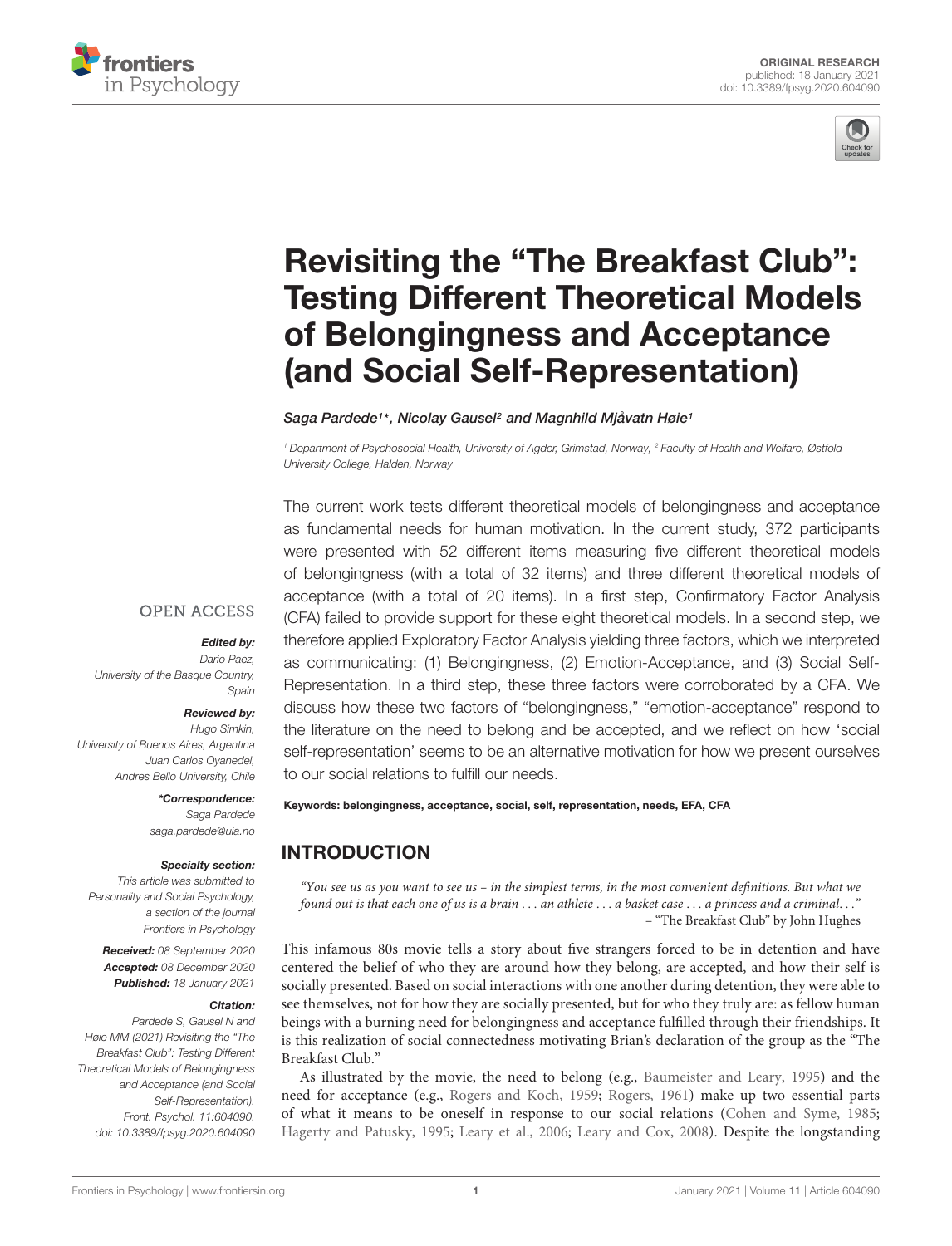influence that the concepts of belongingness and acceptance have had on psychological thinking (e.g., [Murray,](#page-10-4) [1938;](#page-10-4) [Maslow,](#page-10-5) [1943,](#page-10-5) [1968;](#page-10-6) [Rogers,](#page-10-7) [1951;](#page-10-7) [McClelland,](#page-10-8) [1987;](#page-10-8) [Deci and Ryan,](#page-9-3) [1991;](#page-9-3) [Goodenow,](#page-9-4) [1993;](#page-9-4) [Ryan,](#page-10-9) [1993;](#page-10-9) [Vallerand,](#page-11-0) [1997\)](#page-11-0) one should have expected an agreement on what "belongingness" and "acceptance" mean. Yet, there is no shared agreement on what is meant with "belongingness" (see [Maslow,](#page-10-10) [1962;](#page-10-10) [Thoits,](#page-11-1) [1982;](#page-11-1) [Hagerty and Patusky,](#page-9-2) [1995\)](#page-9-2) and "acceptance" (see [Rogers,](#page-10-1) [1961;](#page-10-1) [Greenberg,](#page-9-5) [1994;](#page-9-5) [Cialdini and Goldstein,](#page-9-6) [2004\)](#page-9-6) as each of the two constructs are defined differently depending on who you ask. By such, both "belongingness" and "acceptance" are presented as having different variations wowed within them. If this is true, one should expect that it should be possible to (1) differentiate among all the different variations of "belongingness" and "acceptance." Alternatively, if they can't be differentiated, we believe it should be possible to (2) demonstrate their shared similarities; that all definitions of "acceptance" and "belongingness" are universal and undifferentiated regardless of theoretical standpoint. However, if it should not be possible to differentiate them or find them to be so similar that they can form two distinct, but related constructs, we need to explore and re-think what "belonging" and "acceptance" means for theoreticians and researchers. With these ideas in mind, we followed [Gausel et al.'s](#page-9-7) [\(2012\)](#page-9-7) and [Gausel](#page-9-8) [et al.'](#page-9-8)s [\(2016\)](#page-9-8) approach to "scale validation" using Confirmatory Factor Analysis (CFA).

# TWO PSYCHOLOGICAL NEEDS FOR HUMAN MOTIVATION: BELONGINGNESS AND ACCEPTANCE

The evaluation of the need to belong and the need for acceptance is largely judged in relation with one's emotional bond with another [\(Baumeister and Leary,](#page-9-0) [1995;](#page-9-0) [Shah,](#page-10-11) [2003\)](#page-10-11). The degree of subjectively appraised need-fulfilment has a great impact on one's psychological well-being, motivation, and functioning (e.g., [Bowlby,](#page-9-9) [1969,](#page-9-9) [1973;](#page-9-10) [Baumeister and Leary,](#page-9-0) [1995;](#page-9-0) [Murphy](#page-10-12) [et al.,](#page-10-12) [2007;](#page-10-12) [Cheryan et al.,](#page-9-11) [2009\)](#page-9-11). If the needs are fulfilled, they positively influence how people appraise themselves, how they feel about themselves and how they behave, [\(Gausel and](#page-9-12) [Leach,](#page-9-12) [2011\)](#page-9-12) and thus, contribute to a subjective sense of social connectedness with others (e.g., [Rogers,](#page-10-7) [1951;](#page-10-7) [McClelland,](#page-10-8) [1987;](#page-10-8) [Baumeister and Leary,](#page-9-0) [1995;](#page-9-0) [Vallerand,](#page-11-0) [1997\)](#page-11-0) and better wellbeing (e.g., [Cohen and Janicki-Deverts,](#page-9-13) [2009\)](#page-9-13). Yet, if these needs are appraised as deprived or unfulfilled, a feeling of rejection is felt [\(Baumeister and Leary,](#page-9-0) [1995;](#page-9-0) [Gausel and Leach,](#page-9-12) [2011\)](#page-9-12) leading to a sense of worthlessness [\(Tangney and Dearing,](#page-11-2) [2002\)](#page-11-2) and depression [\(Baumeister and Leary,](#page-9-0) [1995;](#page-9-0) [Hagerty and Patusky,](#page-9-2) [1995\)](#page-9-2). However, as these needs are fulfilled through our social bonds, the way we present ourselves socially to others [\(Ellemers](#page-9-14) [et al.,](#page-9-14) [2008\)](#page-9-14) is an important aspect of how we balance our needs to belong and to be accepted up against the desired view of one's social-image in the eyes of others [\(Gausel and Leach,](#page-9-12) [2011;](#page-9-12) [Gausel,](#page-9-15) [2013\)](#page-9-15).

As the two needs seem to incorporate various aspects of the way the self is functioning and develops, many different theoretical models of what "belonging," and "acceptance" mean

have evolved consequently. In our reading, we were able to detect what seemed to encompass at least five theoretical models of "belongingness" and three theoretical models of "acceptance." For "belongingness" we identified a sense of "identity-proximity" (e.g., [Kohut,](#page-10-13) [1971,](#page-10-13) [1977;](#page-10-14) [Kohut et al.,](#page-10-15) [1984\)](#page-10-15), a sense of "emotionsharing" (e.g., [Lee and Robbins,](#page-10-16) [1995\)](#page-10-16), a sense of "supportiveproximity" (e.g., [Hill,](#page-10-17) [1987;](#page-10-17) [Lazarus,](#page-10-18) [1991;](#page-10-18) [Kelly and Barsade,](#page-10-19) [2001;](#page-10-19) [Pickett et al.,](#page-10-20) [2004\)](#page-10-20), a sense of "similarities of Self and Others" (e.g., [Tajfel and Turner,](#page-11-3) [1979;](#page-11-3) [Turner,](#page-11-4) [1999\)](#page-11-4), and a sense of "environmental-satisfaction" (e.g., Bronfenbrenner's, 1979). For "acceptance," we identified a sense of "usefulness" (e.g., [Rogers and Koch,](#page-10-0) [1959\)](#page-10-0), a sense of "satisfactory" (e.g., [Hayes,](#page-10-21) [1994\)](#page-10-21), and a sense of "attitude to change" (e.g., [Vygotsky,](#page-11-5) [1978;](#page-11-5) [Bandura,](#page-9-16) [1986;](#page-9-16) [Linehan,](#page-10-22) [1993;](#page-10-22) [Heard and Linehan,](#page-10-23) [1994\)](#page-10-23). In the following, we will lay out these theoretical models.

# FIVE DIFFERENT THEORETICAL MODELS OF BELONGINGNESS

#### Identity-Proximity: Understanding One's Identity Through Proximity With the "Other"

According to [Kohut](#page-10-13) [\(1971,](#page-10-13) [1977\)](#page-10-14) and [Kohut et al.](#page-10-15) [\(1984\)](#page-10-15), there cannot be a cohesive self without someone else in proximity to mirror oneself in. That is, the "other" in the relationship provides a platform where one's value can be mirrored, one can reciprocally be liked and by such experience a sense of connectedness and alikeness with the "other." In this way, the experience of responses from the "other" is what reinstates and encapsulates the experiences of self and give rise to the emergence of self-identification in proximity with "the other." Similarly, [Baumeister and Leary](#page-9-0) [\(1995\)](#page-9-0) argued that the subjective experience of oneself is experienced through one's social relationship, where these relationships maintain a certain measure of belongingness depending on its proximal distance from oneself. Any shortcomings or failures can by such threaten one's relationships, which in turn will threaten the need to belong, ultimately leading to severe feelings of isolation and alienation [\(Gausel and Leach,](#page-9-12) [2011\)](#page-9-12), anxiety and depression [\(Baumeister](#page-9-0) [and Leary,](#page-9-0) [1995;](#page-9-0) [MacDonald and Leary,](#page-10-24) [2005\)](#page-10-24). What we term "identity-proximity" is, therefore the understanding of one's identity through the need to belong fulfilled via affiliation and relationship with the proximal "other."

# Emotion-Sharing – Reciprocal **Connectedness**

It is theorized that the need to belong involves the psychological experience of social connectedness obtained through emotion sharing. According to [Lee and Robbins](#page-10-16) [\(1995\)](#page-10-16), a sense of belongingness evolves from infancy to maturity through companionship, affiliation, and connectedness. Despite not being able to empirically confirm this three-parted argumentation they convincingly argued that one's need to belong is growingly associated with a sense of worth obtained through, not only caregivers, but also through affiliations with others, and later,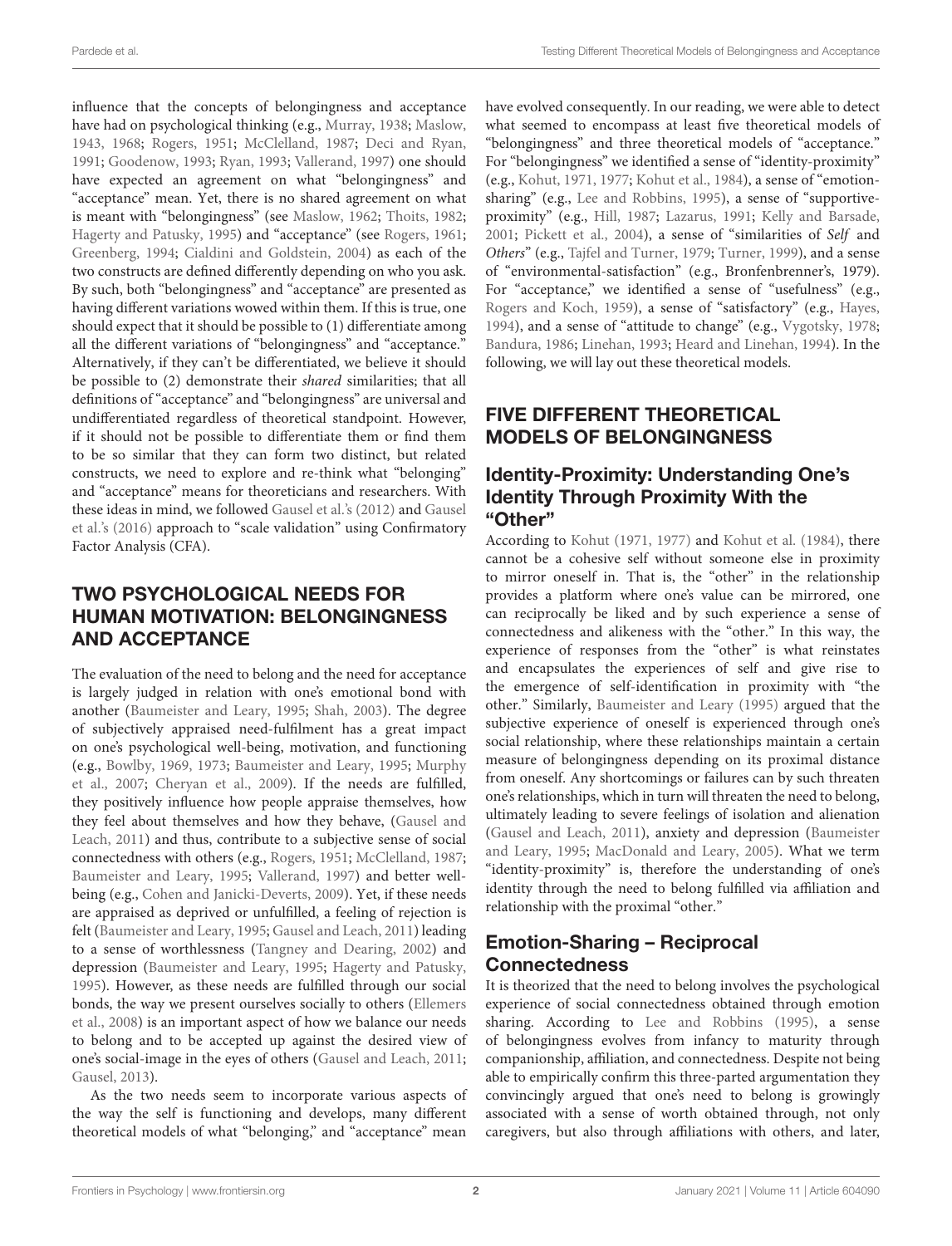relationships outside their comfort circle. The joint theme for their argumentation is that the need to belong in these stages are marked by the ability to reciprocally share emotions and thus experience mature connectedness. By such, [Lee and Robbins](#page-10-16) [\(1995\)](#page-10-16) argued that the need to belong is fulfilled through emotion-sharing and reciprocal connectedness.

# Supportive-Proximity – Emotional Support From Others

[Lazarus](#page-10-18) [\(1991\)](#page-10-18) proposed that people appraise stressful situations based on whether they think they have the resources to cope with the stressors or not. One of the key coping strategies in relation to social stressors is to check whether they have social resources needed to cope. Therefore, in the face of a stressor, people typically reach out to their social relations to receive emotional support. By such, appraising stressful situations should elicit one's sense of belonging (or the need to reach out for emotional support) beyond significant others in order to reappraise the stressor based on the emotional support one receives from whomever close enough to be offering support. [Hill](#page-10-17) [\(1987\)](#page-10-17) therefore theorized that one's social affiliation motive can be structured on the aim for continuous emotional support, as one's need for belongingness is sensitize based on the subjective experiences and cues [\(Kelly and Barsade,](#page-10-19) [2001;](#page-10-19) [Pickett et al.,](#page-10-20) [2004\)](#page-10-20). The need to belong can therefore be understood as a need oriented toward emotional support from proximal others.

# Similarity of Self and Others – Social **Identity**

According to social-identity theory, understanding who one is, is affected by how we identify with similar others [\(Tajfel and Turner,](#page-11-3) [1979\)](#page-11-3). According to [Turner](#page-11-4) [\(1999\)](#page-11-4), self-categorization becomes fully operational as a social identity only once an individual has identified with her/his social category. By such, one's worth is influenced by the number of possible social groups in which one belongs. If belongingness has been obtained through allocation with a group of similar others, one will prioritize one's group simply because oneself is a belonging member of that group. Thus, the need to belong is created through a cognitive process where one's self-worth is dependent on a similarity of Self and Others' as represented by a group-membership [\(Tajfel,](#page-10-25) [1978;](#page-10-25) [Turner et al.,](#page-11-6) [1987\)](#page-11-6).

## Environmental-Satisfaction – Interactions and Experiences

A sense of belonging is attached to the influences of the environment one is interacting with. [Bronfenbrenner'](#page-9-17)s [\(1979\)](#page-9-17) ecological framework posits that human experiences and development tie themselves to the interactions of individuals and the events of their environment as satisfactory or unsatisfactory. Thus, belongingness based on "environmental-satisfaction" is interconnected to how one centers or attaches oneself with the overall satisfaction of an experience within their environment. This consequently motivates one's need for participation and the influence of self-perception of belongingness, as this feeling of emotional connection within a setting can accordingly result

in the feeling of rejection if unsatisfactory, or belonging if satisfactory (e.g., [Lynch,](#page-10-26) [1976;](#page-10-26) [Relph,](#page-10-27) [1976;](#page-10-27) [Canter,](#page-9-18) [1977\)](#page-9-18).

# THREE DIFFERENT THEORETICAL MODELS OF ACCEPTANCE

#### **Usefulness**

[Rogers and Koch](#page-10-0) [\(1959\)](#page-10-0) posits that there is an inherent need for acceptance to feel useful for others, that is, that there is a use for me in the world. Rogers connects this usefulness to the need for acceptance as a way to self-actualize, or to become a "fully functioning person" (p. 208). This actualizing tendency, where acceptance feeds individuals toward an evaluative process of appraised usefulness and worthiness, is a prerequisite to personal growth in Rogers' eyes. The driving force behind this type of acceptance is the emphasis on how "useful" an individual feels in response to one's self-actualizing tendency. As the need for acceptance is inherent to self-actualization, the experience of acceptance from others as 'useful', demonstrates a fulfilment of the need for acceptance. By ideal, this perception of oneself as "useful" is then consistent with the self-representation of the ideal-self, and accordingly creates a state of congruency toward a fully functioning, and accepted person [\(Rogers and Koch,](#page-10-0) [1959\)](#page-10-0).

### **Satisfactory**

[Hayes](#page-10-21) [\(1994\)](#page-10-21) illustrates acceptance to be "experiencing events fully and without defense" (p. 30). By such, he suggests that regardless of the events being positive or negative the experience itself embraced without defense should be satisfying the need for acceptance. Naturally, in contrast to an unwanted experience and feeling toward the self in a social interaction, people are typically inclined to be more satisfied and more content based on a positive social interactions and relationships (e.g., [Deci and Ryan,](#page-9-19) [2002;](#page-9-19) [Nguyen et al.,](#page-10-28) [2016\)](#page-10-28). Nevertheless, the need for acceptance, and its fulfilment, according to [Hayes](#page-10-21) [\(1994\)](#page-10-21) should create a feeling of self-satisfaction when one relates to events in one's life without a defensive stance.

# Attitude to Change

One's attitude to change in relation to feedback from our social relations can form a basis for the fulfilment of the need to be accepted. For instance, when there is a lack of acceptance communicated, it will effectively influence one's "attitude to change" to the point that if change is not initiated acceptance will be withdrawn and the need will go unfulfilled [\(Gausel,](#page-9-15) [2013\)](#page-9-15). Indeed, it is only natural that the experience of not receiving acceptance from others will support one's "attitude to change." That said, a strong alternative to lack of acceptance as a motivator for change is unconditional acceptance [\(Rogers and](#page-10-0) [Koch,](#page-10-0) [1959\)](#page-10-0). This will also spur one's attitude to change, especially in therapeutic engagement (e.g., [Rogers and Koch,](#page-10-0) [1959;](#page-10-0) [Linehan,](#page-10-29) [1994\)](#page-10-29). Taken together, the need for acceptance and the attitude to change are focusing on interactions in everyday life, highlighting how the casual attribution of acceptance affects one's 'attitude to change' to satisfy the need for acceptance [\(Vygotsky,](#page-11-5) [1978;](#page-11-5) [Mccormick and Martinko,](#page-10-30) [2004;](#page-10-30) [Betz,](#page-9-20) [2007\)](#page-9-20).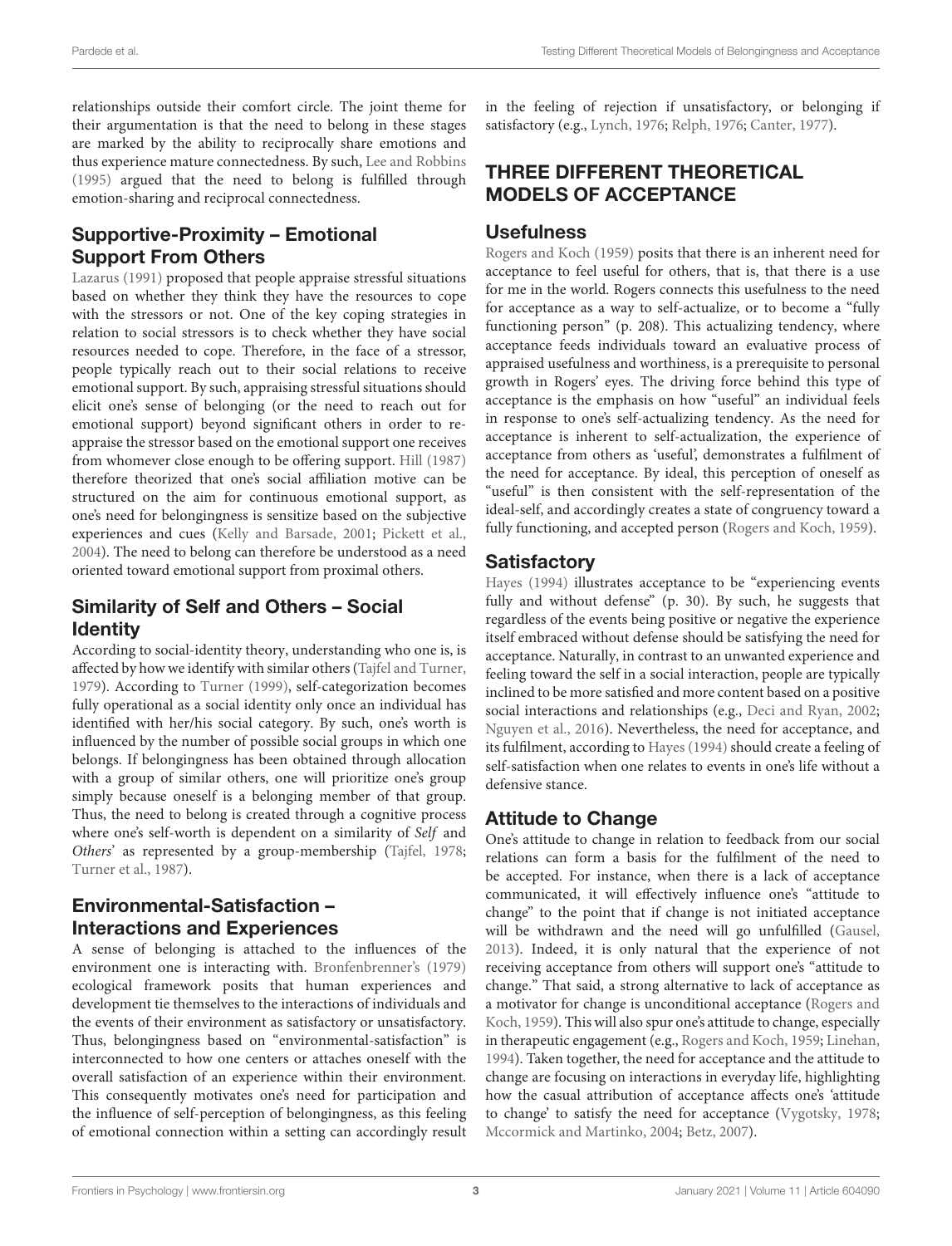# THE CURRENT STUDY

The goal of the current study was to test whether it was possible to differentiate among the five variations of belongingness and three variations of acceptance as we have suggested. However, if this is not feasible, we believe it should still be possible to tap into their shared similarities so that the eight variations reflect two larger "umbrella constructs" where one would be reflecting a global "belongingness" factor (incorporating the five variations of belonging), and the other a global "acceptance" factor (incorporating the three variations of acceptance). To investigate and test these two hypotheses, we followed [Gausel](#page-9-7) [et al.](#page-9-7) [\(2012,](#page-9-7) [2016\)](#page-9-8) approach to "scale validation" performing various steps using CFA.

# METHOD

# Participants and Procedure

Three hundred eighty-seven English speaking community participants from 51 different nationalities (where English was the de facto and the de jure language for 15 of them) across the world were originally invited to a voluntary online survey titled "Social Relations" using Google forms. Out of these participants, 15 cases were deleted due to missing data of gender and nationality, making the final sample a total of 372 (229 women and 143 men,  $M_{age} = 38.39$ , SD = 12.27, age-range = 18–79).

Participants were first presented with information regarding the purpose of the study and the nature of their involvement as voluntary. Following this, they were reassured participation was completely anonymous, and that no information could be traced back to them. Participants were informed that the study contained statements about their thoughts toward being social and that there were no right or wrong answers, and that completion of the study was calculated to be around 10 min. Following this, participants were asked to fill in their demographics as reported above (i.e., gender, age, nationality) and then went on to respond to the 52 items developed to be representative of belongingness and acceptance.

### Measures

#### Five Variations of "belongingness"

Drawing on the framework as described in the introduction, 32 items were developed for this study to reflect the five variations of 'belongingness'. (1) Identity-Proximity (five items  $\alpha = 90$ ,  $M = 5.36$ , SD = 1.17) "I feel that people listen to me," "I feel like I can be myself," "I feel that I am valued by others," "I feel that I was recognised by others," and "I feel respected by others." (2) Emotion-Sharing (seven items  $\alpha = 80$ ,  $M = 5.24$ , SD = 0.75) "I have a need to belong," "I feel the need to belong with others," "I feel other people affect my behavior," "I feel I am involved with other people," "I feel close to other people," "People need to feel that they belong," and "I feel I can talk to people." (3) Supportive-Proximity (six items  $\alpha = 83$ ,  $M = 5.99$ , SD = 0.19) "I feel it is important that people can come and share with me," "It is important that people can come to me for help," "I feel it is important that I can share with others," "I feel is important

that I can turn to people for help," "I think it is important that people can trust me," and "I think it is important that I can trust in people," (4) Similarity of Self and Others (four items  $\alpha = 90$ ,  $M = 5.16$ ,  $SD = 1.29$ ) "I feel I am part of other," "I feel I am recognised by others," "I feel that I am important to others," and "I feel I am acknowledged by others." (5) Environmental-Satisfaction (ten items  $\alpha = 79$ ,  $M = 5.28$ , SD = 0.53) " I feel safe when I am with others," "I find opportunities within the situation I am in," "I feel comfortable within the place I am in," " It is important for me to feel part of others," "It is important that I feel part of the situation," " I feel it is important that I feel belongingness where I am," " It is important that in the situation I can depend on people," " It is important that I am not being compared by others," "I feel that I can work together with people," and "It is important that I can share my ideas openly."

#### Three Variations of "Acceptance"

Similarly, 20 items were developed in reflection to the three variations of "acceptance." (1) Usefulness (five items  $\alpha = 85$ ,  $M = 4.99$ , SD = 0.99) "I feel that I am in control of my life," "I feel emotionally connected to others," "I feel connected to others," "I get what I want emotionally from others," and "I feel that people know who I am." (2) Satisfactory (five items  $\alpha = 65$ ,  $M = 4.86$ , SD = 0.97) "I feel that I need to convince people about myself," "I feel that I get positive feedback from others," "I feel that I can be myself around people," "I feel that I can show my emotions to others," and "I feel I am allowed to express my emotions around others." (3) Attitude (ten items  $\alpha$  = 56, *M* = 4.66,  $SD = 0.56$ ) "I feel that people listen to me," "I feel I am safe," "I feel I am useless," "It is important that I often get good feedback," "I would like for people to respect me more," "I feel better when someone compliments me," "I would like to feel good in response to others," "It is important for people to see me the way I see myself," "I feel that others are as much as worth as I am," and "I actively look to fit in with others." All 52 items were anchored with a seven-point intensity scale  $(1 = not at all, 7 = very much)$ .

# RESULTS

### Testing the Hypothesized  $5 + 3$ Structure: Confirmatory Factor Analysis

With the use of AMOS 26 from IBM, we examined the hypothesized eight-factor structure (5 belongingness factors  $+3$ acceptance factors) with a CFA. Missing data within the questionnaire was handled using "Estimate means and intercepts" allowing for maximum-likelihood (ML) estimation (as little as 49 items of total of 19344 responses was left unanswered equaling 0.25%). No sample simulation was used. A variety of criteria and fit indices were considered to assess the model fit: Comparative Fit Index (CFI) > 0.90 adequate fit (see [Bentler,](#page-9-21) [1990;](#page-9-21) [Hu and](#page-10-31) [Bentler,](#page-10-31) [1999;](#page-10-31) [Schreiber et al.,](#page-10-32) [2006\)](#page-10-32), Incremental Fit Index (IFI) > 0.90 acceptable fit [\(Bentler and Bonett,](#page-9-22) [1980\)](#page-9-22). In terms of Root Mean Square Error of Approximation (RMSEA) cutoff values.05 and.08 are acceptable and values between 0.08 and 0.1 are marginal [\(Browne and Cudeck,](#page-9-23) [1993;](#page-9-23) [Fabrigar et al.,](#page-9-24) [1999\)](#page-9-24), and a *p*-value of <0.05. for  $\chi^2$  [\(Hu and Bentler,](#page-10-31) [1999;](#page-10-31)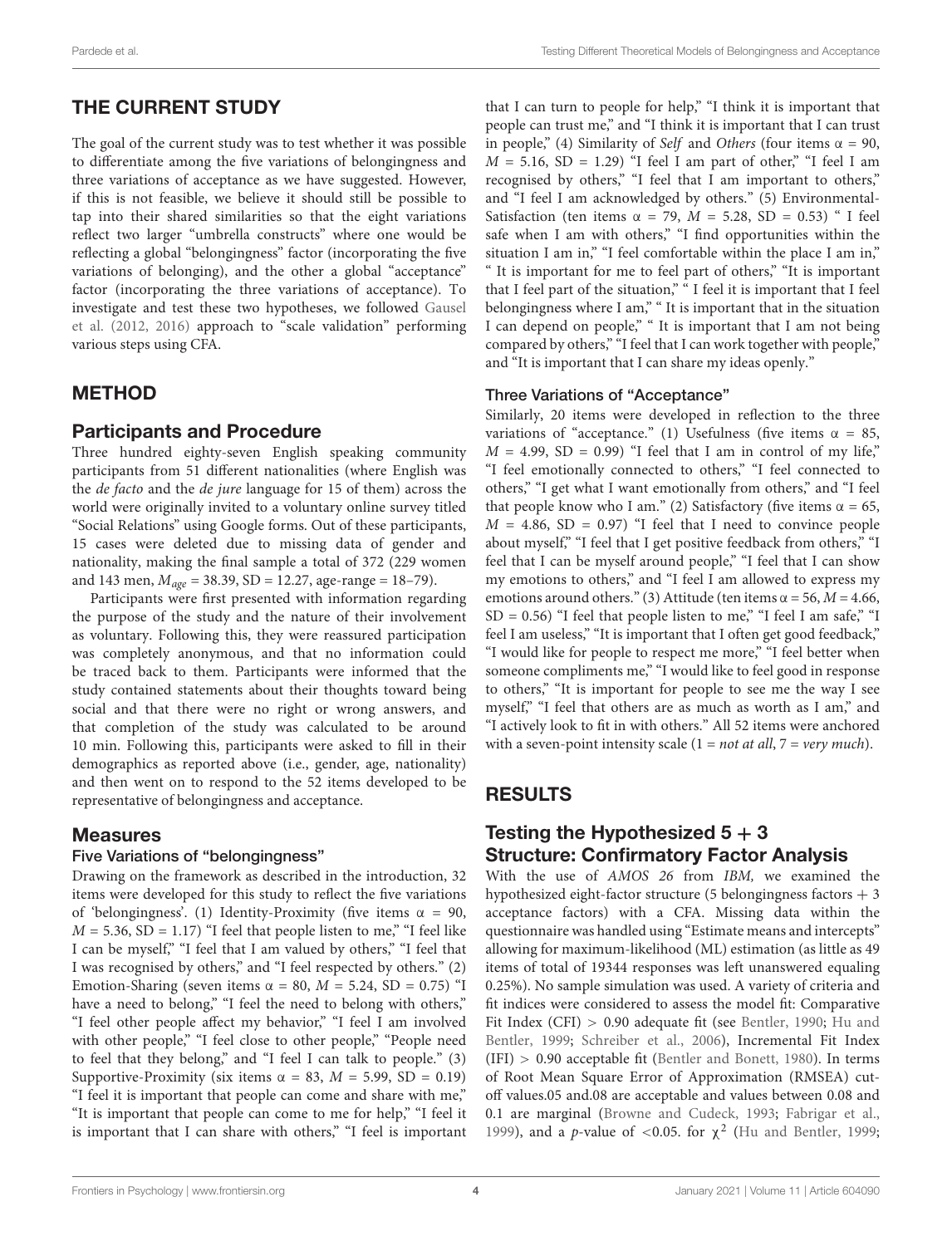[Mehmetoglu and Jakobsen,](#page-10-33) [2016\)](#page-10-33). In line with the scale validation recommendations by [Gausel et al.](#page-9-7) [\(2012,](#page-9-7) [2016\)](#page-9-8), we allowed each of the eight factors to correlate, but no correlations were allowed between the error terms. To our disappointment, this model fit the data poorly as yielded by a significant chi-square,  $\chi^2$  (1246) = 4827.1,  $p < 0.000$ , ( $\chi^2$ /df = 3.87), a very low Comparative Fit Index: CFI = 0.698, a very low Incremental Fit Index: IFI = 0.702, but a relatively good Root Mean Square Error of Approximation, RMSEA = 0.088, with a Akaike information criterion index (AIC) of 5195.09. Although the isolated RMSEA value was decent, it did not conform with the other (very poor) fit indices and could therefore not be used as an overall indication of good fit [\(Kline,](#page-10-34) [1998;](#page-10-34) [Hu and Bentler,](#page-10-31) [1999\)](#page-10-31). Moreover, factor loadings ranged from  $\lambda = -0.83$ ,  $p < 0.001 - 0.93$ ,  $p < 0.001$ . indicating that the factors were poorly defined by their respective items [\(Gausel et al.,](#page-9-7) [2012,](#page-9-7) [2016\)](#page-9-8), with very high correlations between the eight different factors (ranging from  $r = -0.87$ ,  $p = 0.012$ , to  $r = 0.97$ ,  $p < 0.001$ ) Due to the poor fit of the data, we must admit that we failed to receive support for our first hypothesis.

Our second hypothesis was based on the thinking that it should be possible to tap into the shared similarities of all the belongingness items so that they reflected a global "belongingness" factor (incorporating the five variations of belong), and the shared similarities of all the acceptance items so they reflected a global "acceptance" factor (incorporating the three variations of acceptance). As with the first model, we allowed the two factors to correlate, but no correlations were allowed between the error terms. However, as with the first model, this model fit the data poorly,  $\chi^2$  (1273) = 6214.08,  $p \sim 0.001$ , =  $(\chi^2/\text{df} = 4.88)$ , CFI = 0.584, IFI = 0.587,  $RMSEA = 0.102$ ,  $AIC = 6532.08$ . Moreover, the difference in  $\triangle$  AIC = 1336.99 for this model as compared to the first model demonstrated that this latter model fit the data much worse than the original model. This conclusion was supported by the  $\Delta \chi^2$  $(27) = 1386.98$ ,  $p < 0.001$ , as well. By such, we must admit that we failed to receive support for our second hypothesis.

With the two failed models, we now decided to follow a third recommendation by [Gausel et al.](#page-9-7) [\(2012,](#page-9-7) [2016\)](#page-9-8) where all items collapse onto one factor. Hence, all 52 items were collapsed into a big, global "social need" factor. However, this solution did not fit the data either,  $\chi^2$  (1274) = 6321.4,  $p < 0.001$ , ( $\chi^2$ /df = 4.96),  $CFI = 0.575$ ,  $IFI = 0.578$ ,  $RMSEA = 0.103$ ,  $AIC = 6635.39$ . In fact, this model fit the data even worse than both, the first  $(\Delta AIC = 1440.30, \Delta \chi^2 (28) = 1494.30, p < 0.001)$  and the second model ( $\triangle$  AIC = 103.31,  $\triangle \chi^2$  (1) = 107.32,  $p < 0.001$ ).

#### Exploring the Data: Exploratory Factor Analysis

Left with the realization that both hypotheses were not confirmed, but rather falsified, we saw it necessary to explore what "belonging" and "acceptance" meant to our community-participants and what they were trying to communicate to us. In a second step, we, therefore deployed an Exploratory Factor Analysis (EFA) with SPSS 26 from IBM, in order to non-directionally investigate the relationships among the variables [\(Bryman and Cramer,](#page-9-25) [2005\)](#page-9-25) and by such uncover the empirically distinct factorial structure of the participants' responses to the items [\(Lord et al.,](#page-10-35) [1968;](#page-10-35) [Zhang and Stout,](#page-11-7) [1999\)](#page-11-7). Thus, all 52-items were subjected to an EFA with a direct oblimin rotation. ML estimation was applied due to its advantage of providing standard errors for factor loadings, and a  $\chi^2$  fit-indicia of the overall goodness-of-fit was applied to evaluate the fit of the extracted factors [\(Fabrigar et al.,](#page-9-24) [1999;](#page-9-24) [Hayashi et al.,](#page-9-26) [2007\)](#page-9-26). As a first step, we examined the data in response to the default setting of Kaiser's criterion eigenvalue of 1. Results yielded a significant  $[\chi^2 (810) = 1489.12, p < 0.000]$  10-factor solution after 11 iterations with several cross-loadings around 0.40 and 0.50 indicating too high of a correlation between the factors. By such, the 10 factors did not communicate any meaningful pattern of information to us thus, so we disregarded this initial factor solution.

In a second step, we decided to examine more closely the associated scree plot [\(Preacher and MacCallum,](#page-10-36) [2003\)](#page-10-36). This visual information suggested that three factors should be retained. We, therefore, removed the most notorious crossloadings and ran the EFA again, this time instructing SPSS to extract three factors. This move provided 11 items under three factors after 22 iterations where the sum of squared loadings ranged from 0.372 to 0.937 (see **[Table 1](#page-4-0)** for all loadings). Even though the factorial solution was significant,  $\chi^2$  (25) = 75.58,  $p \sim 0.000$ , all three factors meet the Kaiser's criterion of eigenvalues greater than 1, and the three-parted factorial solution

<span id="page-4-0"></span>

| Item                              | Factor   |                |          |
|-----------------------------------|----------|----------------|----------|
|                                   | 1        | $\overline{2}$ | 3        |
| Q7 I fed the need to belong with  | 0.937    | $-0.244$       | $-0.037$ |
| other                             |          |                |          |
| Q6 I have a need to belong        | 0.799    | $-0.248$       | $-0.004$ |
| Q26 It is important for me to     | 0.626    | $-026$         | 0.127    |
| feel part of others               |          |                |          |
| Q42 I feel I am allowed to        | 0.414    | 0.816          | 0.097    |
| express my emotion around         |          |                |          |
| others                            |          |                |          |
| Q41 I feel that I can show my     | 0.414    | 0.746          | 0.160    |
| emotion to others                 |          |                |          |
| Q36 I get what I want             | 0.355    | 0.595          | $-0.094$ |
| emotionally from others           |          |                |          |
| Q40 I feel that I can be myself   | 0.407    | 0.595          | $-0.014$ |
| around people                     |          |                |          |
| Q47 I would like for people to    | $-0.024$ | $-0.393$       | 0.589    |
| respect me more                   |          |                |          |
| Q45 I feel that I am useless      | $-0.064$ | $-0.368$       | 0.504    |
| Q38 I feel that I need to         | 0.084    | $-0.351$       | 0.422    |
| convince people about myself      |          |                |          |
| Q30 it is important that I am not | 0.050    | $-0.101$       | 0.372    |
| being compared with others        |          |                |          |

Extraction method: maximum likehood, Rotation method: Oblimin with Kaiser normalization, loading larger than 0.30 are in bold.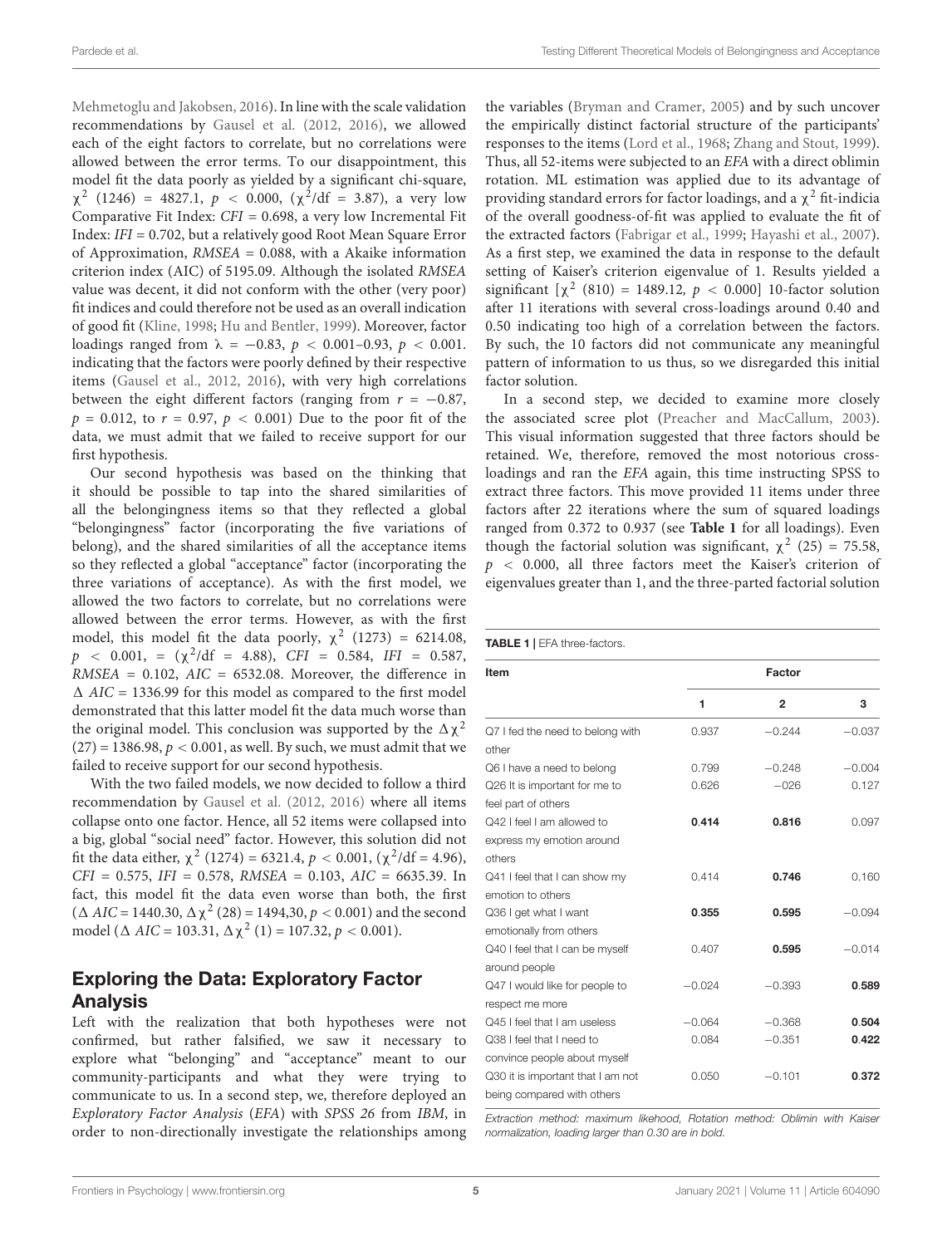accounted for in total of 65.58% of the variance. Factor 1 had an eigenvalue of 3.60 and accounted for 32.77% of the variance. Factor 2 had an eigenvalue of 2.37 and accounted for a variance of 21.53%. Factor 3 had an eigenvalue of 1.24 and accounted for 11.28% of the variance.

According to [Karagoz and Kosterelioglu](#page-10-37) [\(2008\)](#page-10-37), labeling factors discovered from factor analysis is rightly challenging, and the use of strongest factor loading can therefore guide us toward a conceptual understanding, allowing us to create an encapsulating, meaningful label for each factor. Factor 1, with its three items, was oriented toward a need to belong and being a part off others, thus, we thought this factor was best labeled as "Belongingness" ( $\alpha$  = 0.83): "I feel the need to belong with others," "I have a need to belong," and "It is important for me to feel part of others." Factor 2, communicated a sense of acceptance through being allowed to express and show ones emotions around others, thus we labeled this factor, with its four items, as "Emotion-Acceptance" ( $\alpha$  = 0.87): "I feel that I can be myself around people," "I feel that I can show my emotions to others," "I feel I am allowed to express my emotions around others," and "I get what I want emotionally from others." Factor 3, listed four items reflecting a value-based need to represent oneself in response to one's social environment, hence, we labeled this factor "Social Self-Representation" ( $\alpha = 0.64$ ): "It is important that I am not being compared with others," "I feel that I need to convince people about myself," "I feel that I am useless," and "I would like for people to respect me more."

### Confirmatory Factor Analysis Again: Testing the Newfound 3-Factorial **Structure**

As the results from the EFA suggested three factors, we followed the recommendations of [van Prooijen and van der Kloot](#page-11-8) [\(2001\)](#page-11-8) to test whether it was possible to replicate, and thus crossvalidate, the newfound three-factorial structure with a CFA. If the factorial structure suggested by the exploratory approach was a sensible one, one should expect the factorial structure "to hold" within the same dataset when trying to confirm the factorial structure communicated by the participants in the EFA (e.g., [van](#page-11-8) [Prooijen and van der Kloot,](#page-11-8) [2001;](#page-11-8) [Schmitt,](#page-10-38) [2011;](#page-10-38) [Toyama and](#page-11-9) [Yamada,](#page-11-9) [2012\)](#page-11-9). Again, we followed the recommendations for scale-validation as suggested by [Gausel et al.](#page-9-7) [\(2012,](#page-9-7) [2016\)](#page-9-8).

We performed a CFA with AMOS 26 from IBM to examine the three newly generated factors. Again, the missing data within the questionnaire was handled using "Estimate means and intercepts" allowing for ML estimation. No sample simulation was used. All three factors were allowed to correlate and correlations between error terms were not allowed to correlate. As before, we used the same fit indices and criterion to determine the goodness-offit of the model. As shown in **[Figure 1](#page-6-0)**, the three-factors model confirmed that each item loading measures within limits and with significance of 30. Even though the  $\chi^2$  was significant  $\chi^2$ (41) = 143.78,  $p = 0.000$ , the  $\chi^2/df$  of 3.51 was within the range of acceptable (e.g., [Jöreskog and Sörbom,](#page-10-39) [1993;](#page-10-39) [Wan,](#page-11-10) [2002;](#page-11-10) [Kline,](#page-10-40) [2005\)](#page-10-40). Moreover, the other fit-indices such as the CFI = 0.937, the  $IFI = 0.938$ , and the  $RMSEA = 0.082$ , all indicated an acceptable to good fit of the model (e.g., [Bentler and Bonett,](#page-9-22) [1980;](#page-9-22) [Bentler,](#page-9-21) [1990;](#page-9-21) [Fabrigar et al.,](#page-9-24) [1999;](#page-9-24) [Schumacker and Lomax,](#page-10-41) [2010\)](#page-10-41) with an AIC of 215.78. Factor loadings ranged from  $\lambda = 0.33$  to 0.98, and  $M = 0.71$  indicating that the factors were well defined by their respective items [\(Gausel et al.,](#page-9-7) [2012,](#page-9-7) [2016\)](#page-9-8), with low to moderate correlations between the three different factors (ranging from  $r = -0.41$ ,  $p = 0.001$ , to  $r = 0.23$ ,  $p < 0.001$ ). By such, we concluded that the exploratory factorial solution was replicated and validated with a CFA (see **[Table 2](#page-7-0)** for means, standard deviations, and correlations).

The next steps in the scale validation procedure [\(Gausel](#page-9-7) [et al.,](#page-9-7) [2012,](#page-9-7) [2016\)](#page-9-8) was to test the three-factorial structure up against other possible alternatives. First, we tested it up against a model where we allowed all the "Belongingness" items and all the "Social Self-Representation" items to load onto one factor, while the items of "Emotion-Acceptance" loaded onto a second factor. This model fit the data much worse than the threefactorial model ( $\triangle$  AIC = 228.363,  $\triangle \chi^2$  (2) = 232.36,  $p < 0.000$ ). Second, we tested the three-factorial structure up against a model where all items of "Belongingness" and "Emotion-Acceptance" loaded onto one factor, and "Social Self-Representation" items loaded onto a second factor. Again, this model fit much worse than the three-factorial model ( $\triangle$  AIC = 504.184,  $\triangle \chi^2$  $(2)$  = 508.18,  $p < 0.000$ ). Third, we tested the three-factorial structure up against a model where all items of "Emotion-Acceptance" and "Social Self-Representation" loaded onto one factor, while the "Belongingness" items loaded onto a second factor. Again, this model fit much worse than the three-factorial model ( $\triangle$  AIC = 153.537,  $\triangle \chi^2$  (2) = 157.537,  $p < 0.000$ ). Finally, we tested the three-factorial structure up against a model where all items loaded onto one global factor. Like before, this model fit much worse than the three-factorial model ( $\Delta$  AIC = 6439.276,  $\Delta \chi^2$  (2) = 6201.28,  $p < 0.000$ ).

### Correlational Analyses of the Three Constructs

Looking at the correlations, there was a significant positive relationship between 'belongingness' and 'emotion-acceptance',  $r = 0.29$ ,  $p < 0.001$ , such that the more belongingness needed, the more emotion-acceptance was needed, and vice versa. There was a weak, but significant, positive relationship between "belongingness" and "social self-representation,"  $r = 0.11$ ,  $p = 0.034$ ., such that the greater the need for belongingness, the greater the need to socially self-represent, and vice versa. Finally, there was a significant, negative relationship between "emotionacceptance" and "social self-representation,"  $r = -0.31$ ,  $p < 0.001$ , such that the greater the need for emotion acceptance, the less of a need to socially self-represent.

### **DISCUSSION**

The goal of the current study was to test whether we were able to identify five variations of belongingness and 3 variations of acceptance. Somewhat to our disappointment, we realized that the 8 variations proposed were simply not possible to confirm. Using the approach to "scale validation" as suggested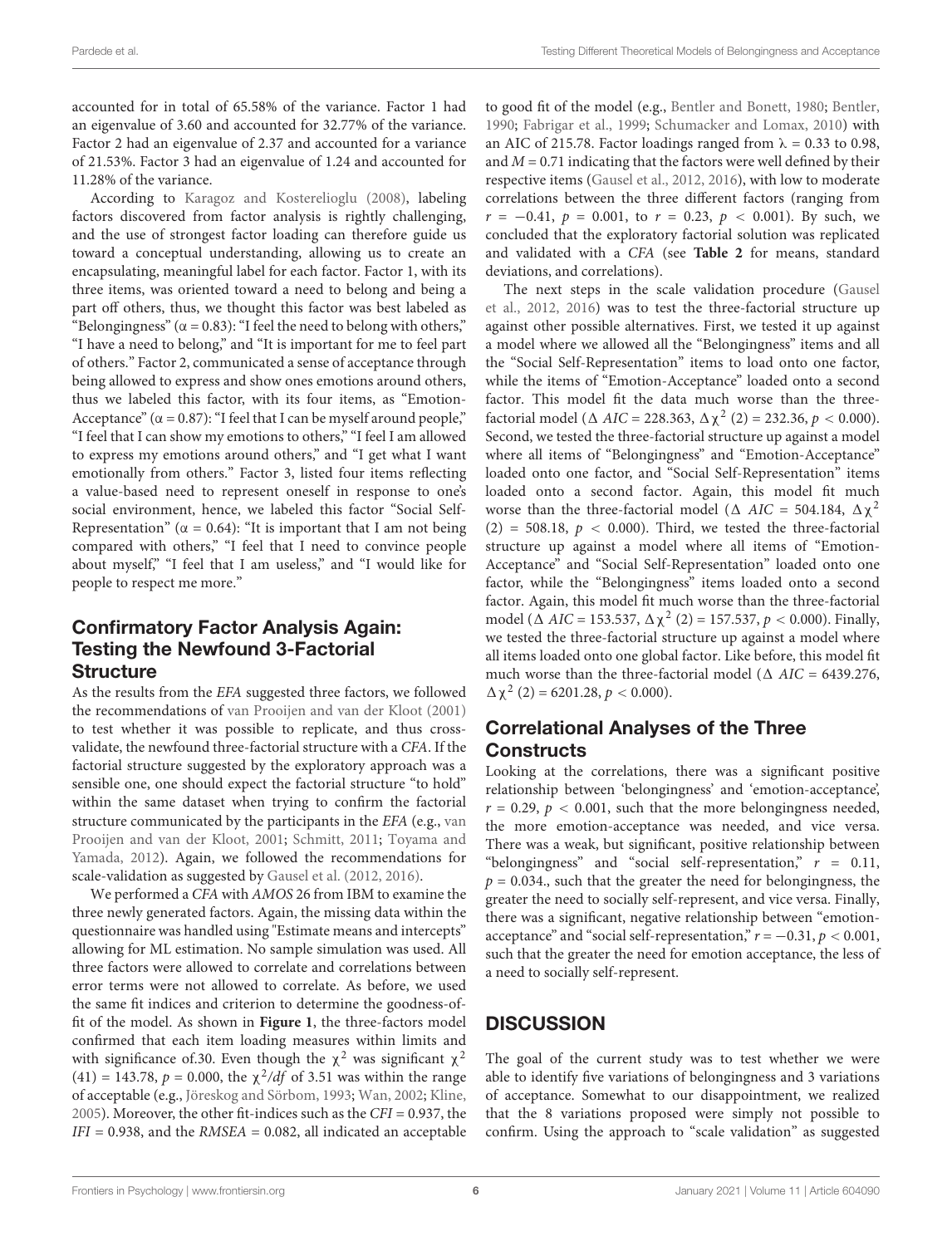

<span id="page-6-0"></span>by [Gausel et al.](#page-9-7) [\(2012,](#page-9-7) [2016\)](#page-9-8), our CFA demonstrated that the first hypothesis was falsified. This means that the five variations of belongingness as we were able to identify in our reading of the literature: "Identity-proximity" [\(Kohut,](#page-10-13) [1971,](#page-10-13) [1977;](#page-10-14) [Kohut et al.,](#page-10-15) [1984\)](#page-10-15), "emotion-sharing" [\(Lee](#page-10-16) [and Robbins,](#page-10-16) [1995\)](#page-10-16), "supportive-proximity" (e.g., [Hill,](#page-10-17) [1987;](#page-10-17) [Lazarus,](#page-10-18) [1991\)](#page-10-18), "similarities of self and others" [\(Tajfel and](#page-11-3) [Turner,](#page-11-3) [1979;](#page-11-3) [Turner,](#page-11-4) [1999\)](#page-11-4), and "environmental-satisfaction" [\(Bronfenbrenner,](#page-9-17) [1979;](#page-9-17) [Bronfenbrenner and Ceci,](#page-9-27) [1994\)](#page-9-27) were unsupported. The failure to confirm our hypothesis also meant that the three variations of "acceptance" in which we identified

as: "Usefulness" [\(Rogers and Koch,](#page-10-0) [1959\)](#page-10-0), "satisfactory" [\(Hayes,](#page-10-21) [1994\)](#page-10-21), and "attitude to change" [\(Rogers and Koch,](#page-10-0) [1959;](#page-10-0) [Linehan,](#page-10-22) [1993\)](#page-10-22) were also unsupported.

We were also unable to receive support for our second hypothesis, that there should be enough shared similarities among the constructs to demonstrate a global "belongingness" factor (incorporating the five variations of belonging), and a global "acceptance" factor (incorporating the three variations of acceptance). By such, the CFA demonstrated that our second hypothesis, like the first one, was falsified. By such, the argumentation that there are two different needs, the need for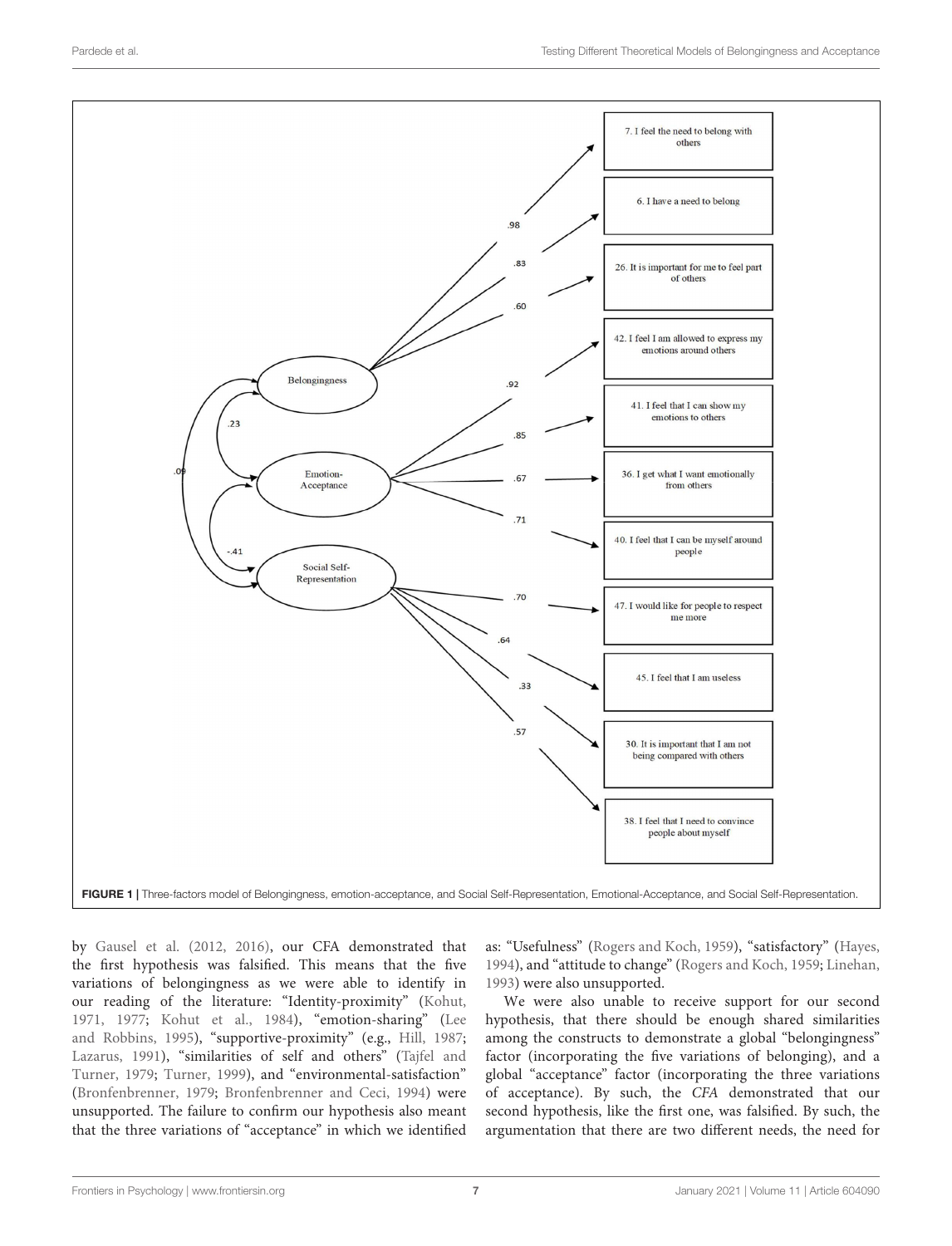<span id="page-7-0"></span>

| <b>Variables</b>           | <b>Belongingness</b> | <b>Emotion-</b><br>Acceptance | Social Self-<br>Representation |
|----------------------------|----------------------|-------------------------------|--------------------------------|
| <b>Belongingness</b>       |                      |                               |                                |
| Emotion-Acceptance         | $0.29*$              |                               |                                |
| Social Self-Representation | 0.11                 | $-0.31*$                      |                                |
| $\mathcal M$               | 5.08                 | 4.86                          | 3.71                           |
| <b>SD</b>                  | 1.26                 | 1.14                          | 1.11                           |

 $*p < 0.05$  (2-tailed).

belongingness and the need for acceptance (e.g., [Baumeister](#page-9-0) [and Leary,](#page-9-0) [1995;](#page-9-0) [Shah,](#page-10-11) [2003\)](#page-10-11), was not supported in these analyses. Nevertheless, the supplementary CFA demonstrated that belongingness and acceptance could not be made to "fit into" a unidimensional construct as long as the global "social need" factor failed to be supported. This latter finding therefore offers support to [Baumeister and Leary's](#page-9-0) [\(1995\)](#page-9-0) argument that belongingness and acceptance are not the "same thing," even though they are both involved in our understanding of oneself in relation to our social relationships, and it opens up for the reasoning of [Lee and Robbins](#page-10-16) [\(1995\)](#page-10-16) that the need to belong and the need for acceptance are elusive.

As we failed to receive support for our hypotheses, we had to return to a more data-driven approach and reach out to our participants in order to re-think and explore their responses through an Exploratory Factor Analysis (EFA). With this approach, three meaningful factors emerged in which we termed: "belongingness," "emotion-acceptance," and "social selfrepresentation." In regard of "belongingness," the three items that made up this factor clearly tapped into the internal need to belong and the importance to feel part of others. This first factor therefore supports [Kohut'](#page-10-13)s [\(1971,](#page-10-13) [1977\)](#page-10-14), [Kohut et al.'](#page-10-15)s [\(1984\)](#page-10-15) view that there is an internal motivation, a drive to be needing "the other" in order to mirror oneself and to feel connectedness and alikeness in being part with the "other." This factor also supports [Lee and Robbins](#page-10-16) [\(1995\)](#page-10-16), and [Baumeister and Leary'](#page-9-0)s [\(1995\)](#page-9-0) argumentation that the need to belong is fulfilled through reciprocal connectedness in relation to one's social relationship. A similar view of the "belongingness" factor emerging from the EFA can be found in [Brewer](#page-9-28) [\(1991\)](#page-9-28) and [Fiske's](#page-9-29)' [\(2004\)](#page-9-29) theories, where the realization on one's self-concept in terms of belongingness can only be meaningfully interpreted with reference to one's attachment with social groups. By such, there is good support in the literature for our interpretation of the first factor of "belongingness."

The second factor, "emotion-acceptance," with its four items of being allowed to be oneself and to express one's emotions around others, communicated a sense of acceptance focusing on being allowed to experience and own one's emotions and to express them to others. This kind of emotion-acceptance can especially be found in [Hill's](#page-10-17) [\(1987\)](#page-10-17) argumentation that a core motivation for a human motive is structured on the aim for continuous emotional support, and in [Lazarus'](#page-10-18)s [\(1991\)](#page-10-18) view that when people face a stressor, people typically try to communicate their emotions to others in order to receive emotional support and "get what they

need" to cope with the stressor. This second factor of "emotionacceptance" also lend support to [Lee and Robbins](#page-10-16) [\(1995\)](#page-10-16) that a secure development evolves from infancy to maturity through the ability to reciprocally share emotions. This need to share emotions and be accepted for one's emotions bears a strong resemblance to Rogers and Koch' (1959), Rogers' (1961) view of the therapeutic dynamic between the client and the therapist where the therapist needs to be fully acceptive of the client's emotions in order to allow the client to gain enough courage and trust to openly express emotions regardless of the emotions being "proper or not." Similarly, this second factor lends support to [Hayes](#page-10-21) [\(1994\)](#page-10-21) view of acceptance as emotionally experiencing events openly and without defense regardless of the experiences being positive or negative. It is this need for acceptance of being allowed to openly express and show one's emotions that [Rogers](#page-10-0) [and Koch](#page-10-0) [\(1959\)](#page-10-0); [Rogers](#page-10-1) [\(1961\)](#page-10-1), and [Linehan](#page-10-29) [\(1994\)](#page-10-29) theorize as the keyways for the client to feel useful and to experience worth. In conclusion, there is much support in the literature for our interpretation of the second factor of "emotion-acceptance."

The third factor, "social self-representation," provided four items reflecting a value-based need to represent oneself socially as a person of worth in order to gain respect and to avoid being compared with others. This need for social selfrepresentation illustrates a more complex interconnection and participation situated in the perspective of social representation and interactions [\(Ellemers et al.,](#page-9-14) [2008\)](#page-9-14), where one strives to present oneself favorably to avoid negative reactions from others due to social-image concerns [\(Gausel and Leach,](#page-9-12) [2011\)](#page-9-12). This hinge to socially self-represent as someone to be respected and be worthy helps us construct an inner reality of how we perceive, feel, and think of ourselves, a process which is dependent on whether we receive positive or negative social feedback on our attempts to socially self-represent [\(Hardin and Higgins,](#page-9-30) [1996\)](#page-9-30). In line with this, [Leary et al.](#page-10-42) [\(2013,](#page-10-42) p. 3) stated that individuals that tend to "seek a larger number of relationships, worry about how they are valued by others, and put a great deal of effort into sustaining interpersonal relationships." In support of the interpretation of this third factor, [Cooley](#page-9-31) [\(1902\)](#page-9-31) and [Kohut](#page-10-13) [\(1971\)](#page-10-13) underline how people try to portray a view of oneself in the eyes of others as someone to be liked and valued.

As the EFA had presented us with three factors that we were able to interpret as meaningful, and that we could relate to the literature, we decided to follow the recommendations of [van](#page-11-8) [Prooijen and van der Kloot](#page-11-8) [\(2001\)](#page-11-8) to test whether it was possible to replicate the factorial solution proposed by the EFA with a CFA. Indeed, we managed to confirm the three-factorial structure suggested by the exploratory analysis. This model fit the data in an acceptable to good way and proved to be superior to all other alternatives to disentangle another factorial solution. Moreover, it proved to be superior to a solution where we collapsed all items onto a "social-need" factor. Like before, this latter finding supported [Baumeister and Leary's](#page-9-0) [\(1995\)](#page-9-0) argument that belongingness and acceptance cannot be collapsed into the 'same thing'.

Looking at the correlations, our result demonstrated that "belongingness" had a positive relationship with both "emotionacceptance" and with "social self-representation." For its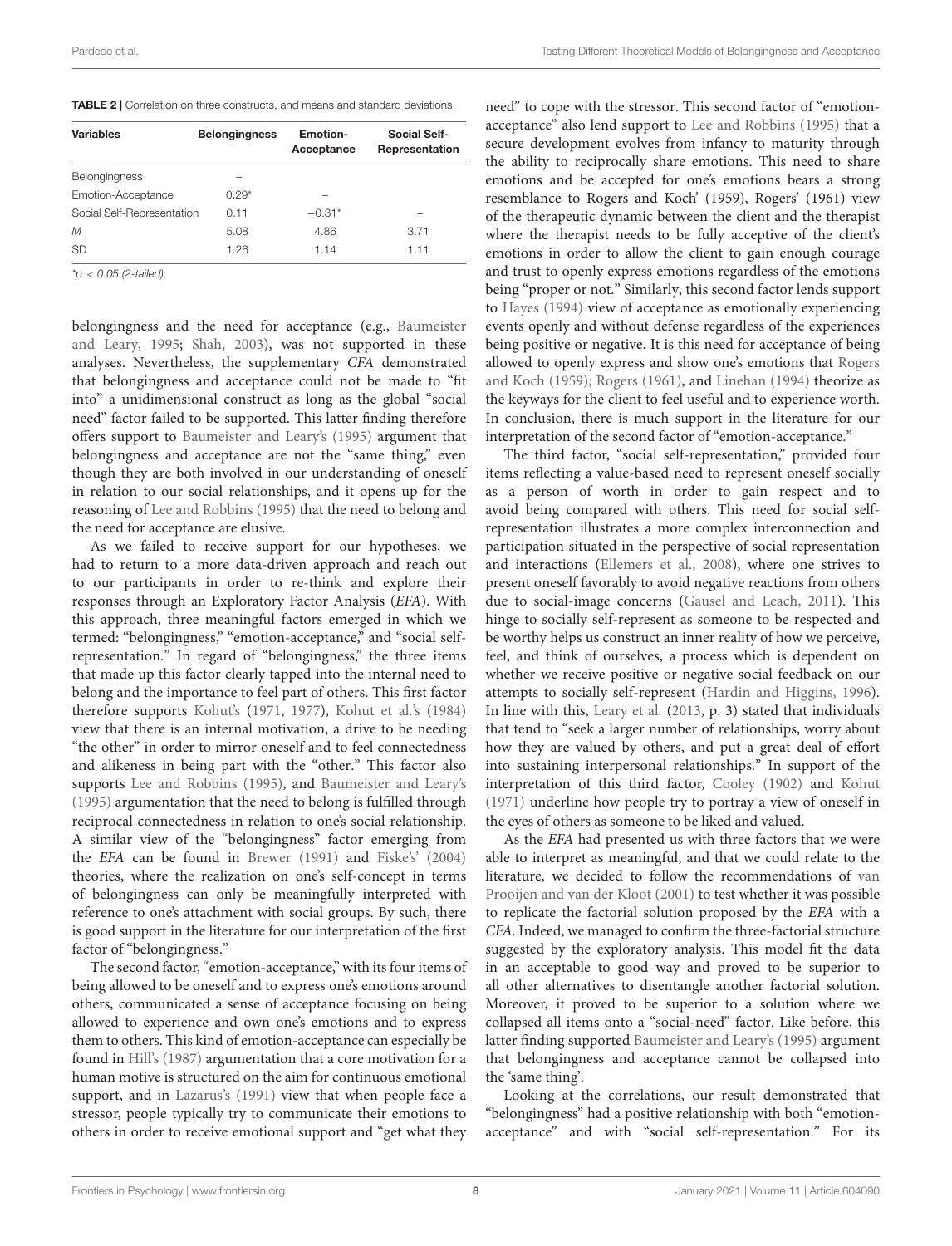relationship with emotion-acceptance, this means that the more one feels the need to belong, the more one feels the need to be accepted for one's emotions and to be allowed to share them with others. This goes well with [Baumeister and Leary'](#page-9-0)s [\(1995\)](#page-9-0) argumentation that these two needs operate in conjunction, and it supports [Lee and Robbins](#page-10-16) [\(1995\)](#page-10-16) view that the need to belong is fulfilled through emotion-sharing and reciprocal connectedness.

For the positive relationship "belongingness" has with "social self-representation," it means that these two needs operate together as well, so that the way one presents oneself socially must be involved in fulfilling the need for belongingness. Undoubtfully, if we present ourselves in a way that we think is socially approved of, there should be greater chance to secure belonging, instead of social condemnation [\(Gausel,](#page-9-15) [2013\)](#page-9-15). Perhaps therefore, some people go to great lengths to agree with and follow others, even in destructive and immoral behavior, in order to feel that they belong and avoid being rejected (e.g., [Leary](#page-10-2) [et al.,](#page-10-2) [2006;](#page-10-2) [Smart Richman and Leary,](#page-10-43) [2009\)](#page-10-43).

An interesting finding is the negative relationship between "emotion-acceptance" and "social self-representation," meaning that the greater the need to be accepted for one's emotions, the less of a need to present oneself in a favorable view in order to receive respect, and vice versa. This finding seems to indicate that if one is focused on trying to socially present oneself one cannot be open about who one is and what one feels, instead, one needs to be alert of which emotions to communicate (e.g., [Hayes,](#page-10-21) [1994\)](#page-10-21). By such, it lends support to the differentiation between socially acceptable emotions and socially unacceptable emotions and consequences of expressing them [\(Semin and Manstead,](#page-10-44) [1982;](#page-10-44) [Meyerson,](#page-10-45) [1990;](#page-10-45) [Tamir et al.,](#page-11-11) [2016\)](#page-11-11). Akin to social status [\(Fiske,](#page-9-32) [2010\)](#page-9-32), social self-representation much like self-esteem [\(Cooley,](#page-9-31) [1902;](#page-9-31) [Harter,](#page-9-33) [1993\)](#page-9-33) are mutually in correspond to the positive and negative experiences that the self encounters with the environment and with others (e.g., [Rogers and Koch,](#page-10-0) [1959;](#page-10-0) [Rosenberg,](#page-10-46) [1965,](#page-10-46) [1979\)](#page-10-47). Ultimately, not being able to fully be oneself and accepted for it by holding back on showing who one truly is, can accordingly result in the feeling of rejection and a risk of losing emotional connection within a social setting (e.g., [Lynch,](#page-10-26) [1976;](#page-10-26) [Relph,](#page-10-27) [1976;](#page-10-27) [Canter,](#page-9-18) [1977\)](#page-9-18).

### POSSIBLE LIMITATIONS

In response to the first and second hypothesis that failed, there is a plausible chance that the items we especially developed to reflect these eight variations of belongingness and acceptance were not representative of the variations we had identified. After all, we did not approach the theoreticians and asked them for their guidance in designing items tapping into their variation of the construct in which we identified – an approach suggested by [Hernández et al.](#page-10-48) [\(2020\)](#page-10-48). By such, one might say that the failed eight factor model, and the failed two factor model were caused by us developing "improper" items. However, we are convinced that the developed items represent the three variations of belongingness, emotion-acceptance and social selfrepresentation in a meaningful information manner. Another limitation is the use of the English language. It could be that

our findings are related to some artifact of the English language. Nevertheless, as long as the need to belong and feel accepted are theorized to be universal (e.g., [Baumeister and Leary,](#page-9-0) [1995\)](#page-9-0) there is ground to assume that one should be able to find similar results in other languages as well. Therefore, further studies can be examined based on similar items, yet with different languages, and different samples (e.g., [Hernández et al.,](#page-10-48) [2020\)](#page-10-48). Some might say that a final limitation is our use of EFA and CFA on the same sample. However, we (and others) respectfully disagree with this viewpoint as other does as well (e.g., [van Prooijen](#page-11-8) [and van der Kloot,](#page-11-8) [2001;](#page-11-8) [Schmitt,](#page-10-38) [2011\)](#page-10-38). In line with this, [van](#page-11-8) [Prooijen and van der Kloot](#page-11-8) [\(2001\)](#page-11-8) see it as a critical test of a factorial structure because if the "CFA cannot confirm results of EFA on the same data, one cannot expect that CFA will confirm results of EFA in a different sample or population" (p. 780). The main reason for this is that a CFA specified on an EFA in the same dataset operates under different conditions where two of the clearest differences are that EFA allows cross-loadings while CFA does not, and CFA provides fit of data, while EFA does not [\(Schmitt,](#page-10-38) [2011;](#page-10-38) [Kline,](#page-10-49) [2015\)](#page-10-49). Naturally, if the EFA cannot be replicated within the same sample, then there is less reason to expect factor replication with different datasets. This means that if the design and participant-pool are not 100% identical methodological variance will likely cause a failure of replication that is not caused by the factorial structure, but caused by methods, design and different people in the participant pool from the one study to the other [\(Fabrigar et al.,](#page-9-24) [1999\)](#page-9-24). It is precisely due to this dilemma that some suggest randomly splitting the file in two halves and then do EFA on the one and CFA on the other [\(Kline,](#page-10-49) [2015\)](#page-10-49). However, in our view there is little reason to expect the two halves to be significantly different from each other. On the contrary, we believe there to be very good reason to expect the two halves to be identical as the participant pool is the same, the method is the same and the design is the same. Due to this, there is little reason to justify a split of the file in order to perform the EFA in the one half, then CFA in the other half under the belief that this is any more different than doing the same thing on a complete dataset. In conclusion, we believe our approach to be a sound approach while acknowledging that there are different views on EFA/CFA and how to understand a sample [\(Schmitt,](#page-10-38) [2011;](#page-10-38) [Kline,](#page-10-50) [2013,](#page-10-50) [2015;](#page-10-49) [Smith et al.,](#page-10-51) [2016\)](#page-10-51).

# **CONCLUSION**

In the 'Breakfast club', the five strangers interacted with each other in detention. At first, they presented themselves to each other socially as someone they hoped the others would find acceptable. However, as detention went along, they received a togetherness, a belongingness where each of the five found themselves to have less of a need to socially self-represent in an idealized way. Rather, they found the courage to express their emotions, to show the others who they really were; as fellow human beings with a burning need for belongingness and to be accepted based on their real self, of who they really are, and not a socially presented self.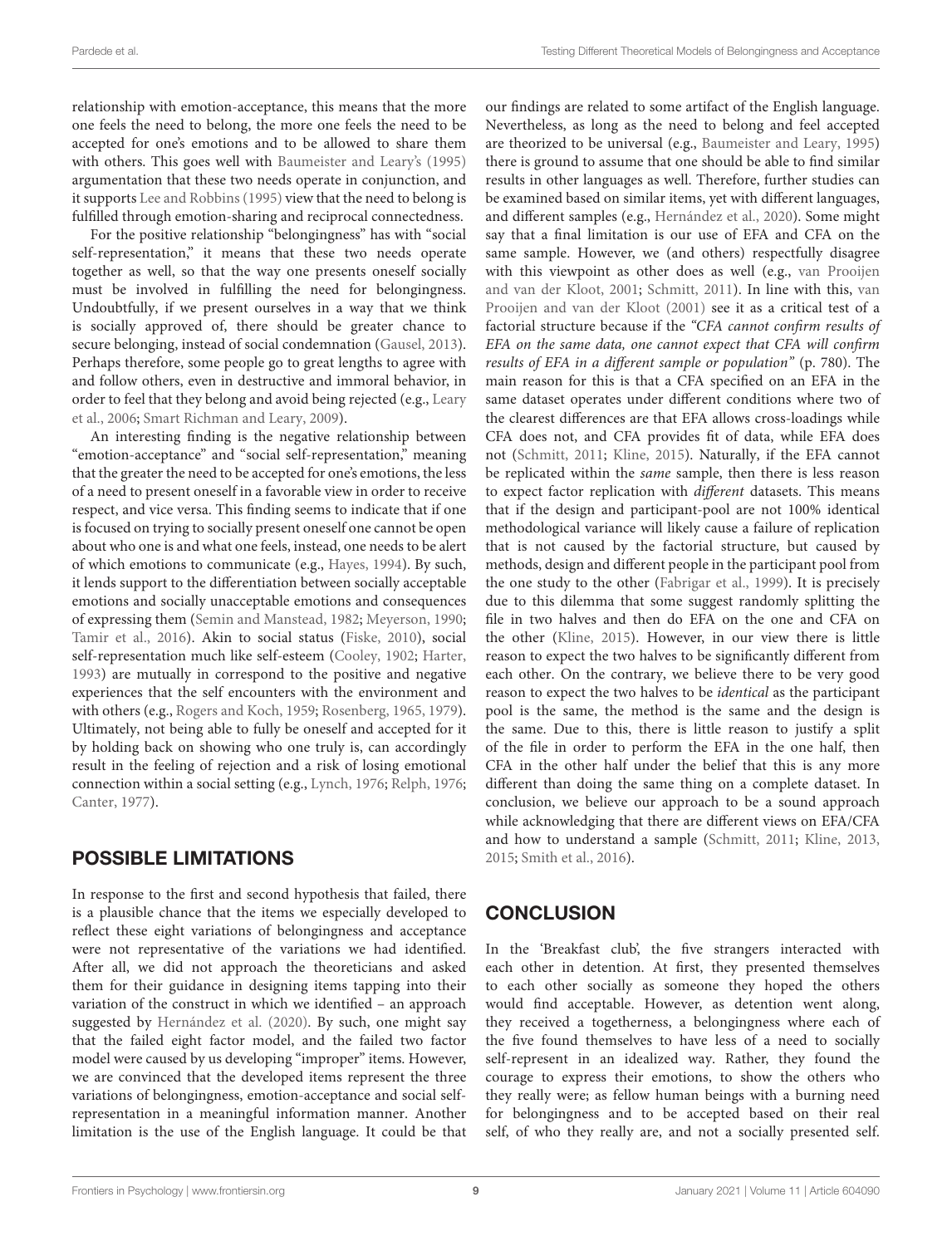It is this realization motivating Brian's declaration of the group as the "The Breakfast Club."

#### DATA AVAILABILITY STATEMENT

The raw data supporting the conclusions of this article will be made available by the authors, without undue reservation.

#### ETHICS STATEMENT

The studies involving human participants were reviewed and approved by FEK (Fakultetets Etiske Komite). The

#### **REFERENCES**

- <span id="page-9-16"></span>Bandura, A. (1986). Social Foundations of Thought and Action: A Social Cognitive Theory. Upper Saddle River, NJ: Prentice Hall, Inc.
- <span id="page-9-0"></span>Baumeister, R. F., and Leary, M. R. (1995). The need to belong: desire for interpersonal attachments as a fundamental human motivation. Psychol. Bull. 117, 497–529. [doi: 10.1037/0033-2909.117.3.497](https://doi.org/10.1037/0033-2909.117.3.497)
- <span id="page-9-21"></span>Bentler, P. M. (1990). Comparative fit indexes in structural models. Psychol. Bull. 107, 238–246. [doi: 10.1037/0033-2909.107.2.238](https://doi.org/10.1037/0033-2909.107.2.238)
- <span id="page-9-22"></span>Bentler, P. M., and Bonett, D. G. (1980). Significance tests and goodness of fit in the analysis of covariance structures. Psychol. Bull. 88, 588–606. [doi: 10.1037/0033-](https://doi.org/10.1037/0033-2909.88.3.588) [2909.88.3.588](https://doi.org/10.1037/0033-2909.88.3.588)
- <span id="page-9-20"></span>Betz, N. E. (2007). Career self-efficacy: exemplary recent research and emerging directions. J. Career Assess. 1, 403–422. [doi: 10.1177/1069072707305759](https://doi.org/10.1177/1069072707305759)
- <span id="page-9-9"></span>Bowlby, J. (1969). Attachment and Loss. Attachment, Vol. 1. London: Penguin Books, 1978.
- <span id="page-9-10"></span>Bowlby, J. (1973). Attachment and Loss. Separation: Anxiety and Anger, Vol. 2. London: Penguin Books, 1978.
- <span id="page-9-28"></span>Brewer, M. B. (1991). The social self: on being the same and different at the same time. Pers. Soc. Psychol. Bull. 17, 475–482. [doi: 10.1177/0146167291175001](https://doi.org/10.1177/0146167291175001)
- <span id="page-9-17"></span>Bronfenbrenner, U. (1979). The Ecology of Human Development: Experiments by Nature and Design. Cambridge, MA: Harvard University Press.
- <span id="page-9-27"></span>Bronfenbrenner, U., and Ceci, S. J. (1994). Nature-nuture reconceptualized in developmental perspective: a bioecological model. Psychol. Rev. 101, 568–586. [doi: 10.1037/0033-295X.101.4.568](https://doi.org/10.1037/0033-295X.101.4.568)
- <span id="page-9-23"></span>Browne, M. W., and Cudeck, R. (1993). "Alternative ways of assessing model fit," in Testing Structural Equation Models, eds K. A. Bollen and J. S. Long (Thousand Oaks, CA: Sage Publications), 136–162.
- <span id="page-9-25"></span>Bryman, A., and Cramer, D. (2005). Quantitative Data Analysis with SPSS Release 12 and 13. Abingdon: Routledge.
- <span id="page-9-18"></span>Canter, D. (1977). The Psychology of Place. New York, NY: Architectural Press.
- <span id="page-9-11"></span>Cheryan, S., Plaut, V. C., Davies, P. G., and Steele, C. M. (2009). Ambient belonging: how stereotypical cues impact gender participation in computer science. J. Pers. Soc. Psychol. 97, 1045–1060. [doi: 10.1037/a0016239](https://doi.org/10.1037/a0016239)
- <span id="page-9-6"></span>Cialdini, R. B., and Goldstein, N. J. (2004). Social influence: compliance and conformity. Ann. Rev. Psychol. 55, 591–621. [doi: 10.1146/annurev.psych.55.](https://doi.org/10.1146/annurev.psych.55.090902.142015) [090902.142015](https://doi.org/10.1146/annurev.psych.55.090902.142015)
- <span id="page-9-13"></span>Cohen, S., and Janicki-Deverts, D. (2009). Can we improve our physical health by altering our social networks? Perspect. Psychol. Sci. 4, 375–378. [doi: 10.1111/j.](https://doi.org/10.1111/j.1745-6924.2009.01141.x) [1745-6924.2009.01141.x](https://doi.org/10.1111/j.1745-6924.2009.01141.x)
- <span id="page-9-1"></span>Cohen, S., and Syme, S. L. (1985). "Issues in the study and application of social support," in Social Support and Health, eds S. Cohen and S. L. Syme (Cambridge, MA: Academic Press), 3–22.
- <span id="page-9-31"></span>Cooley, C. H. (1902). Human Nature and Social Order. New York, NY: Scribner's Son.
- <span id="page-9-3"></span>Deci, E. L., and Ryan, R. M. (1991). "A motivational approach to self: integration in personality," in Current Theory and Research in Motivation. Nebraska Symposium on Motivation, 1990: Perspectives on Motivation, Vol. 38, ed. R. A. Dienstbier (Lincoln, NE: University of Nebraska Press), 237–288.

patients/participants provided their written informed consent to participate in this study.

#### AUTHOR CONTRIBUTIONS

SP did the design and analysis and contributed to the interpretation of the data, theoretical framework and write-up, and approved submission. NG contributed to the design and analysis, the interpretation of the data, theoretical framework and write-up, and approved submission. MH contributed to the interpretation of the data, design, theoretical framework and write-up, and approved submission. All authors contributed to the article and approved the submitted version.

<span id="page-9-19"></span>Deci, E. L., and Ryan, R. M. (eds) (2002). Handbook of Self-Determination Research. Rochester, NY: University of Rochester Press.

- <span id="page-9-14"></span>Ellemers, N., Pagliaro, S., Barreto, M., and Leach, C. W. (2008). Is it better to be moral than smart? The effects of morality and competence norms on the decision to work at group status improvement. J. Pers. Soc. Psychol. 95, 1397–1410. [doi: 10.1037/a0012628](https://doi.org/10.1037/a0012628)
- <span id="page-9-24"></span>Fabrigar, L. R., Wegener, D. T., MacCallum, R. C., and Strahan, E. J. (1999). Evaluating the use of exploratory factor analysis in psychological research. Psychol. Methods 4, 272–299. [doi: 10.1037/1082-989X.4.3.272](https://doi.org/10.1037/1082-989X.4.3.272)
- <span id="page-9-32"></span>Fiske, S. (2010). "Interpersonal stratification: status, power and subordination," in Handbook of Social Psychology, Vol. 2, eds S. Fiske, D. Gilbert, and G. Lindzey (Hoboken, NJ: Wiley), 941–982.
- <span id="page-9-29"></span>Fiske, S. T. (2004). Social Beings: A Core Motives Approach to Social Psychology. Hoboken, NJ: Wiley.
- <span id="page-9-15"></span>Gausel, N. (2013). "Self-reform or self-defense? Understanding how people cope with their moral failures by understanding how they appraise and feel about their moral failures," in Walk of Shame, eds M. Moshe and N. Corbu (Hauppauge, NY: Nova Publishers), 191–208.
- <span id="page-9-12"></span>Gausel, N., and Leach, C. W. (2011). Concern for self-image and social image in the management of moral failure: rethinking shame. Eur. J. Soc. Psychol. 41, 468–478. [doi: 10.1002/ejsp.803](https://doi.org/10.1002/ejsp.803)
- <span id="page-9-7"></span>Gausel, N., Leach, C. W., Vignoles, V. L., and Brown, R. (2012). Defend or repair? Explaining responses to in-group moral failure by disentangling feelings of shame, rejection, and inferiority. J. Pers. Soc. Psychol. 102, 941–960. [doi: 10.](https://doi.org/10.1037/a0027233) [1037/a0027233](https://doi.org/10.1037/a0027233)
- <span id="page-9-8"></span>Gausel, N., Vignoles, V. L., and Leach, C. W. (2016). Resolving the paradox of shame: Differentiating among specific appraisal-feeling combinations explains pro-social and self-defensive motivation. Motiv. Emot. 40, 118–139. [doi: 10.](https://doi.org/10.1007/s11031-015-9513-y) [1007/s11031-015-9513-y](https://doi.org/10.1007/s11031-015-9513-y)
- <span id="page-9-4"></span>Goodenow, C. (1993). The psychological sense of school membership among adolescents: scale development and educational correlates. Psychol. Sch. 30, 79–90. [doi:10.1002/1520-6807\(199301\)30:1<79::AID-PITS2310300113<3.0.](https://doi.org/10.1002/1520-6807(199301)30:1<79::AID-PITS2310300113<3.0.CO;2-X)  $CO:2-X$
- <span id="page-9-5"></span>Greenberg, J. (1994). Using socially fair treatment to promote acceptance of a work site smoking ban. J. Appl. Psychol. 79, 288–297. [doi: 10.1037/0021-9010.79.](https://doi.org/10.1037/0021-9010.79.2.288) [2.288](https://doi.org/10.1037/0021-9010.79.2.288)
- <span id="page-9-2"></span>Hagerty, B. M. K., and Patusky, K. (1995). Developing a measure of sense of belonging. Nurs. Res. 44, 9–13. [doi: 10.1097/00006199-199501000-00003](https://doi.org/10.1097/00006199-199501000-00003)
- <span id="page-9-30"></span>Hardin, C. D., and Higgins, E. T. (1996). "Shared reality: how social verification makes the subjective objective," in Handbook of Motivation and Cognition: The Interpersonal Context, Vol. 3, eds R. M. Sorrentino and E. T. Higgins (New York: Guilford), 28–84.
- <span id="page-9-33"></span>Harter, S. (1993). "Causes and consequences of low self-esteem in children and adolescents," in Plenum Series in Social/Clinical Psychology. Self-esteem: The Puzzle of Low Self-Regard, ed. R. F. Baumeister (New York, NY: Plenum Press), 87–116. [doi: 10.1007/978-1-4684-8956-9\\_5](https://doi.org/10.1007/978-1-4684-8956-9_5)
- <span id="page-9-26"></span>Hayashi, K., Bentler, P. M., and Yuan, K.-H. (2007). On the likelihood ratio test for the number of factors in exploratory factor analysis, structural equation modelling. Multidisciplinary J. 14, 505–526. [doi: 10.1080/10705510701301891](https://doi.org/10.1080/10705510701301891)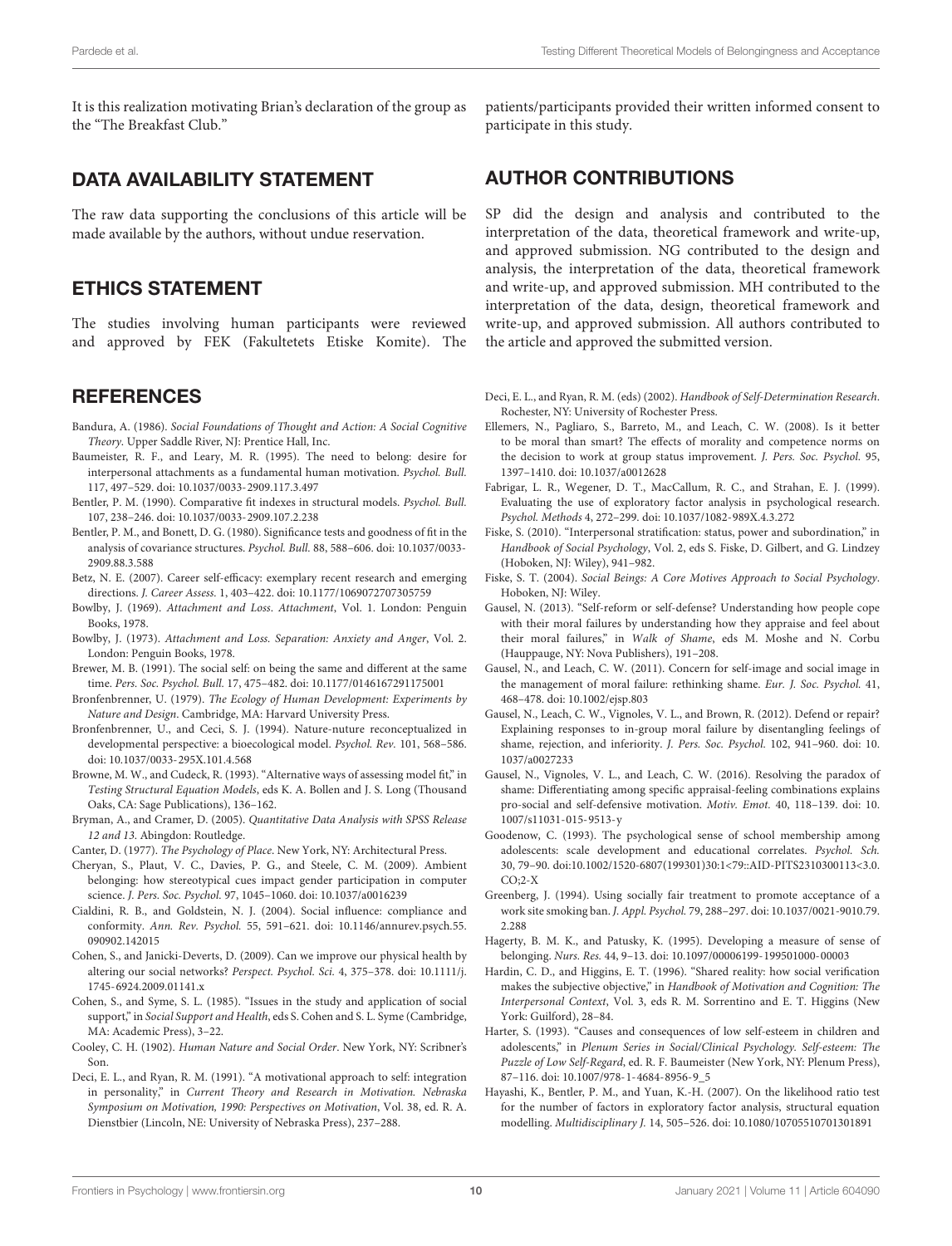- <span id="page-10-21"></span>Hayes, S. C. (1994). "Content, context, and the types of psychological acceptance," in Acceptance and Change: Content and Context in Psychotherapy, eds S. C. Hayes, N. S. Jacobson, V. M. Follette, and M. J. Dougher (Reno, NV: Context Press), 13–32.
- <span id="page-10-23"></span>Heard, H. L., and Linehan, M. M. (1994). Dialectical behaviour therapy: an integrative approach to the treatment of borderline personality disorder. J. Psychother. Integr. 4, 55–82. [doi: 10.1037/h0101147](https://doi.org/10.1037/h0101147)
- <span id="page-10-48"></span>Hernández, A., Hidalgo, M. D., Hambleton, R. K., and Gómez-Benito, J. (2020). International test commission guidelines for test adaptation: a criterion checklist. Psicothema 32, 390–398. [doi: 10.7334/psicothema2019.306](https://doi.org/10.7334/psicothema2019.306)
- <span id="page-10-17"></span>Hill, C. A. (1987). Affiliation motivation: people who need people. . . but in different ways. J. Pers. Soc. Psychol. 52, 1008–1018. [doi: 10.1037/0022-3514.52.5.1008](https://doi.org/10.1037/0022-3514.52.5.1008)
- <span id="page-10-31"></span>Hu, L. T., and Bentler, P. M. (1999). Cutoff criteria for fit indexes in covariance structure analysis: conventional criteria versus new alternatives. Struct. Equ. Modeling 6, 1–55. [doi: 10.1080/10705519909540118](https://doi.org/10.1080/10705519909540118)
- <span id="page-10-39"></span>Jöreskog, K. G., and Sörbom, D. (1993). LISREL 8: Structural equation modelling with SIMPLIS command language. Chicago: Scientific Software International Inc.
- <span id="page-10-37"></span>Karagoz, Y., and Kosterelioglu, I. (2008). Developing evaluation scale of communication skills with factor analysis. DU J. Soc. Sci. 21, 81–97.
- <span id="page-10-19"></span>Kelly, J. R., and Barsade, S. G. (2001). Mood and emotions in small groups and work teams. Organ. Behav. Hum. Decis. Process. 86, 99–130. [doi: 10.1006/obhd.](https://doi.org/10.1006/obhd.2001.2974) [2001.2974](https://doi.org/10.1006/obhd.2001.2974)
- <span id="page-10-34"></span>Kline, R. B. (1998). Principles and Practice of Structural Equation Modelling. New York, NY: The Guilford Press.
- <span id="page-10-40"></span>Kline, R. B. (2005). Methodology in the Social Sciences. Principles and Practice of Structural Equation Modeling, 2nd Edn. New York: Guilford Press.
- <span id="page-10-50"></span>Kline, R. B. (2013). Beyond Significance Testing: Statistics Reform in the Behavioral Sciences, 2nd Edn. Washington, DC: American Psychological Association, [doi:](https://doi.org/10.1037/14136-000) [10.1037/14136-000](https://doi.org/10.1037/14136-000)
- <span id="page-10-49"></span>Kline, R. B. (2015). The mediation myth. Basic Appl. Soc. Psych. 37, 202–213. [doi: 10.1080/01973533.2015.1049349](https://doi.org/10.1080/01973533.2015.1049349)
- <span id="page-10-13"></span>Kohut, H. (1971). The Analysis of the Self: A Systematic Approach to the Psychoanalytic Treatment of Narcissistic Personality Disorders. Chicago, IL: University of Chicago Press.
- <span id="page-10-14"></span>Kohut, H. (1977). The Restoration of the Self. Chicago, IL: University of Chicago Press.
- <span id="page-10-15"></span>Kohut, H., Goldberg, A., and Stepansky, P. (1984). How Does Analysis Cure? Chicago, IL: University of Chicago Press.
- <span id="page-10-18"></span>Lazarus, R. S. (1991). Emotion and Adaptation. Oxford: Oxford University Press.
- <span id="page-10-3"></span>Leary, M. R., and Cox, C. B. (2008). "Belongingness motivation: a mainspring of social action," in Handbook of Motivation Science, eds J. Y. Shah and W. L. Gardner (New York, NY: The Guilford Press), 27–40.
- <span id="page-10-42"></span>Leary, M. R., Kelly, K. M., Cottrell, C. A., and Schreindorfer, L. S. (2013). Construct validity of the need to belong scale: mapping the nomological network. J. Pers. Assess. 95, 610–624. [doi: 10.1080/00223891.2013.](https://doi.org/10.1080/00223891.2013.819511) [819511](https://doi.org/10.1080/00223891.2013.819511)
- <span id="page-10-2"></span>Leary, M. R., Twenge, J. M., and Quinlivan, E. (2006). Interpersonal rejection as a determinant of anger and aggression. Pers. Soc. Psychol. Rev. 10, 111–132. [doi: 10.1207/s15327957pspr1002\\_2](https://doi.org/10.1207/s15327957pspr1002_2)
- <span id="page-10-16"></span>Lee, R. M., and Robbins, S. B. (1995). Measuring belongingness: the social connectedness and the social assurance scales. J. Couns. Psychol. 42, 232–241. [doi: 10.1037/0022-0167.42.2.232](https://doi.org/10.1037/0022-0167.42.2.232)
- <span id="page-10-22"></span>Linehan, M. M. (1993). Diagnosis and Treatment of Mental Disorders. Cognitive-Behavioural Treatment of Borderline Personality Disorder. New York, NY: The Guilford Press.
- <span id="page-10-29"></span>Linehan, M. M. (1994). "Acceptance and change: the central dialectic in psychotherapy," in Acceptance and Change: Content and Context in Psychotherapy, eds S. C. Hayes, N. S. Jacobson, V. M. Follette, and M. J. Dougher (Reno, NV: Context Press), 73–86.
- <span id="page-10-35"></span>Lord, F. M., Novick, M. R., and Birnbaum, A. (1968). Statistical Theories of Mental Test Scores. Boston, MA: Addison-Wesley.

<span id="page-10-26"></span>Lynch, K. (1976). Managing the Sense of a Region. Cambridge, MA: The MIT Press.

- <span id="page-10-24"></span>MacDonald, G., and Leary, M. R. (2005). Why does social exclusion hurt? The relationship between social and physical pain. Psychol. Bull. 131, 202–223. [doi:](https://doi.org/10.1037/0033-2909.131.2.202) [10.1037/0033-2909.131.2.202](https://doi.org/10.1037/0033-2909.131.2.202)
- <span id="page-10-5"></span>Maslow, A. H. (1943). A theory of human motivation. Psychol. Rev. 50, 370–396. [doi: 10.1037/h0054346](https://doi.org/10.1037/h0054346)
- <span id="page-10-10"></span>Maslow, A. H. (1962). Toward a Psychology of Being. New York, NY: Van Nostrand Co.
- <span id="page-10-6"></span>Maslow, A. H. (1968). Toward a Psychology of Being. New York: Van Nostrand Reinhold Co.
- <span id="page-10-8"></span>McClelland, D. C. (1987). Human Motivation. Cambridge: Cambridge University Press.
- <span id="page-10-30"></span>Mccormick, M. J., and Martinko, M. J. (2004). Identifying leader social cognitions: integrating the causal reasoning perspective into social cognitive theory. J. Leadersh. Organ. Stud. 10, 2–11. [doi: 10.1177/107179190401000401](https://doi.org/10.1177/107179190401000401)
- <span id="page-10-33"></span>Mehmetoglu, M., and Jakobsen, T. G. (2016). Applied Statistics Using Stata: A Guide for the Social Sciences. Thousand Oaks, CA: Sage Publications.
- <span id="page-10-45"></span>Meyerson, D. E. (1990). Uncovering socially undesirable emotions: experiences of ambiguity in organizations. Am. Behav. Sci. 33, 296–307. [doi: 10.1177/](https://doi.org/10.1177/0002764290033003004) [0002764290033003004](https://doi.org/10.1177/0002764290033003004)
- <span id="page-10-12"></span>Murphy, M. C., Steele, C. M., and Gross, J. J. (2007). Signalling threat: how situational cues affect women in math, science, and engineering settings. Psychol. Sci. 18, 879–885. [doi: 10.1111/j.1467-9280.2007.01](https://doi.org/10.1111/j.1467-9280.2007.01995.x) [995.x](https://doi.org/10.1111/j.1467-9280.2007.01995.x)
- <span id="page-10-4"></span>Murray, H. A. (1938). Explorations in Personality: A Clinical and Experimental Study of Fifty Men of College age. Oxford: Oxford University Press.
- <span id="page-10-28"></span>Nguyen, A. W., Chatters, L. M., Taylor, R. J., and Mouzon, D. M. (2016). Social support from family and friends and subjective well-being of older African Americans. J. Happiness Stud. 17, 959–979. [doi: 10.1007/s10902-015-](https://doi.org/10.1007/s10902-015-9626-8) [9626-8](https://doi.org/10.1007/s10902-015-9626-8)
- <span id="page-10-20"></span>Pickett, C. L., Gardner, W. L., and Knowles, M. (2004). Getting a cue: the need to belong and enhanced sensitivity to social cues. Pers. Soc. Psychol. Bull. 30, 1095–1107. [doi: 10.1177/0146167203262085](https://doi.org/10.1177/0146167203262085)
- <span id="page-10-36"></span>Preacher, K. J., and MacCallum, R. C. (2003). Repairing tom swift's electric factor analysis machine. Underst. Stat. 2, 13–43. [doi: 10.1207/8031US020102](https://doi.org/10.1207/8031US020102)
- <span id="page-10-27"></span><span id="page-10-7"></span>Relph, E. C. (1976). Place and Placelessness. London: Pion.
- Rogers, C. R. (1951). Client-Centered Therapy: Its Current Practice, Implications, and Theory. Boston, MA: Houghton Mifflin.
- <span id="page-10-1"></span>Rogers, C. R. (1961). On Becoming a Person: A Therapist's View of Psychotherapy. Boston, MA: Houghton Mifflin.
- <span id="page-10-0"></span>Rogers, C., and Koch, S. (1959). A Theory of Therapy, Personality, and Interpersonal Relationships. New York, NY: McGraw-Hill.
- <span id="page-10-46"></span>Rosenberg, M. (1965). Society and the Adolescent self-image. Princeton, NJ: Princeton University Press.
- <span id="page-10-47"></span>Rosenberg, M. (1979). Conceiving the Self. New York, NY: Basic Books.
- <span id="page-10-9"></span>Ryan, R. M. (1993). "Agency and organization: intrinsic motivation, autonomy, and the self in psychological development," in Current Theory and Research in Motivation, Nebraska Symposium on Motivation, 1992: Developmental Perspectives on Motivation, Vol. 40, ed. J. E. Jacobs (Lincoln, NE: University of Nebraska Press), 1–56.
- <span id="page-10-38"></span>Schmitt, T. A. (2011). Current methodological considerations in exploratory and confirmatory factor analysis. J. Psychoeduc. Assess. 29, 304–321. [doi: 10.1177/](https://doi.org/10.1177/0734282911406653) [0734282911406653](https://doi.org/10.1177/0734282911406653)
- <span id="page-10-32"></span>Schreiber, J. B., Stage, F. K., King, J., Nora, A., and Barlow, E. A. (2006). Reporting structural equation modeling and confirmatory factor analysis results: a review. J. Educ. Res. 99, 323–337. [doi: 10.3200/JOER.99.6.323-338](https://doi.org/10.3200/JOER.99.6.323-338)
- <span id="page-10-41"></span>Schumacker, R. E., and Lomax, R. G. (2010). A Beginner's Guide to Structural Equation Modelling, 3rd Edn. Abingdon: Taylor & Francis Group.
- <span id="page-10-44"></span>Semin, G. R., and Manstead, A. S. R. (1982). The social implications of embarrassment displays and restitution behavior. Eur. J. Soc. Psychol. 12, 367–377. [doi: 10.1002/ejsp.2420120404](https://doi.org/10.1002/ejsp.2420120404)
- <span id="page-10-11"></span>Shah, J. (2003). Automatic for the people: how representations of significant others implicitly affect goal pursuit. J. Pers. Soc. Psychol. 84, 661–681. [doi: 10.1037/](https://doi.org/10.1037/0022-3514.84.4.661) [0022-3514.84.4.661](https://doi.org/10.1037/0022-3514.84.4.661)
- <span id="page-10-43"></span>Smart Richman, L., and Leary, M. R. (2009). Reactions to discrimination, stigmatization, ostracism, and other forms of interpersonal rejection: a multimotive model. Psychol. Rev. 116, 365–383. [doi: 10.1037/a0015250](https://doi.org/10.1037/a0015250)
- <span id="page-10-51"></span>Smith, P. B., Vignoles, V. L., Becker, M., Owe, E., Easterbrook, M. J., Brown, R., et al. (2016). Individual and culture-level components of survey response styles: a multi-level analysis using cultural models of selfhood. Int. J. Psychol. 51, 453–463. [doi: 10.1002/ijop.12293](https://doi.org/10.1002/ijop.12293)
- <span id="page-10-25"></span>Tajfel, H. (1978). Differentiation Between Social Groups: Studies in the Social Psychology of Intergroup Relations. London: Published in cooperation with European Association of Experimental Social Psychology by Academic Press.